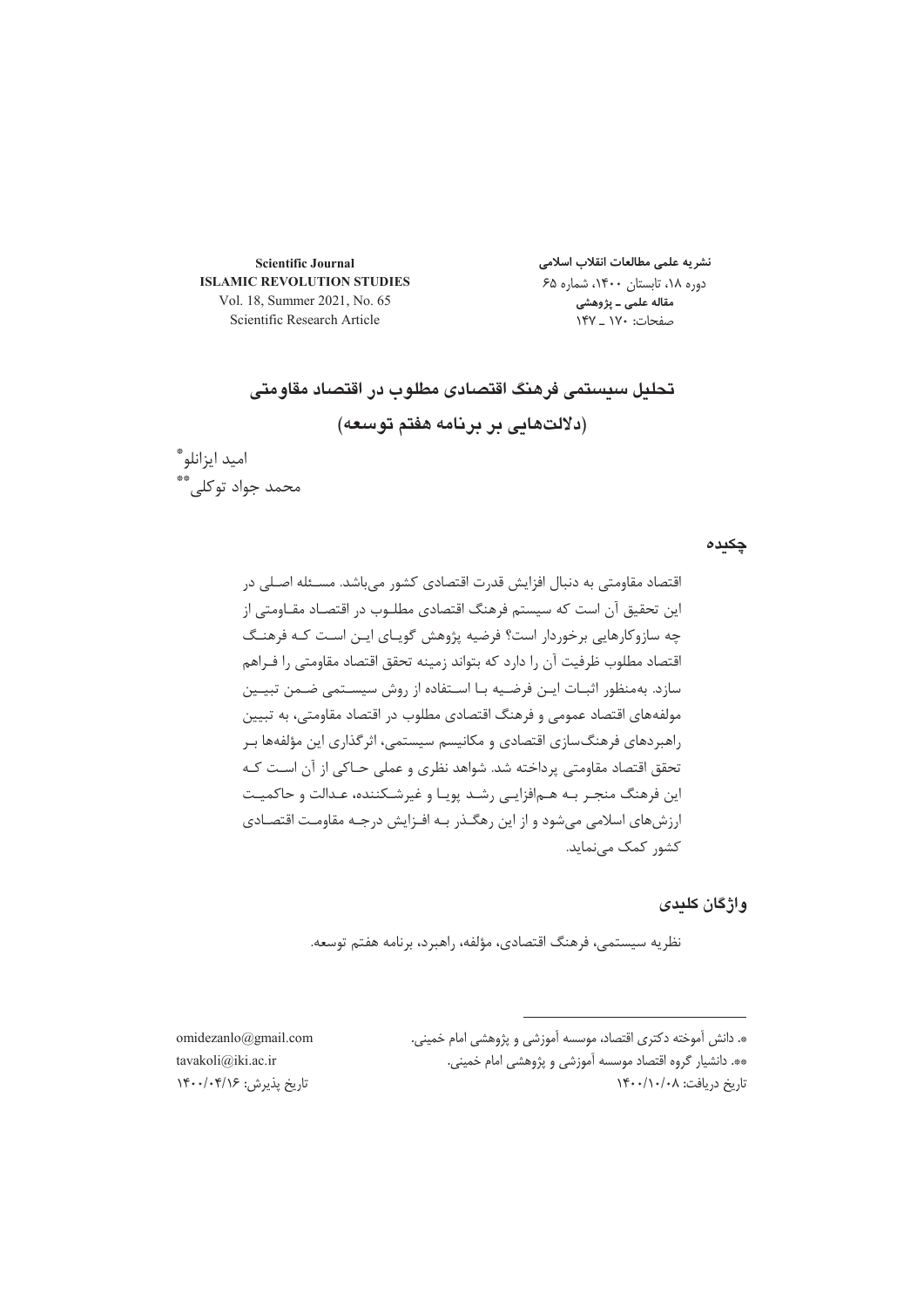۱۴۸ = فصلنامه مطالعات انقلاب اسلامی، دوره ۱۸، تابستان ۱۴۰۰، ش ۶۵

## ١. طرح مسئله

فهم و شناخت علمی هر پدیده و رویداد اثرگذار بر اقتصاد جامعه، نیازمند بررسی مؤلفـه هـا و عنصـرهای دخیل در آن پدیده است. تا از طریق شناخت جنبه های گوناگون آن موضوع بتوان بهترین روش برخـورد با آن پدیده را طراحی و پیاده سازی کرد. پدیده فرهنگ اقتصادی نیز از این قاعده مستثنا نبوده و یکـی از مهمترين موضوعات فراروي اقتصاد مقاومتي است.

طراح<sub>،</sub> سیستماتیک تصویری کلی از فرهنگ اقتصادی در اقتصاد مقاومتی، مهم ترین گـام در مســیر مقاومسازی اقتصاد است؛ چراکه اولاً برای اینکه یک فرهنگ اقتصادی قادر باشد اجرایـی شــود، نیــاز بــه مدل و سیستم خاصی است تا مطابق با آن سیستم، فرهنگ سازی صورت گیرد؛ دوماً با طراحی و اجـرای سیستماتیک فرهنگ اقتصادی سازگار با جامعه اسلامی در شرایط مواجه با جنگ اقتصادی و بحران هـای اقتصادی خارج از اختیار، آسیب پذیری اقتصاد کاهش یافته و درجه مقاومت اقتصـادی افــزایش مــی یابــد؛ سوماً طراحی سازوکار سیستمی فرهنگ اقتصادی به پرنامهنویسان توسعه کشور کمـک مـی نمایـد تـا در برنامه هفتم توسعه با رویکردی جامع و سیستماتیک به فرهنگ اقتصادی و نقش آن در اقتصاد مقـاومتی توجه كنند.

مقاله پیش رو، از دریچه نظریه سیستمها به موضوع فرهنگ اقتصادی نگریسته و در پی پاسـخ بـه این سؤال است که این سیستم چگونه به فرهنگ<code>سازی</code> اقتصادی سازگار بـا اقتصـاد مقـاومتی کمـک می نمایند؟ و برنامه نویسان کشور در برنامه ششم توسعه تا چه حد به این مهم دقت داشتهاند. در ایـن راستا نویسندگان با اتخاذ روش تحلیلی \_ توصیفی، بـرای جمـع|َوری دادههـا از منـابع کتـابخانـهای يهره پردواند.

# ۲. ادیبات موضوع

فرهنگ تأثیر گستردهای بر اقتصاد یک کشور دارد (Gen, 1997 :Gerif, 1989). اقتصاددانان کلاسـبک از فرهنگ برای توضیح پدیدههای اقتصادی استفاده می کردند و از نقـش مهـم فرهنـگ در شـکل دادن رفتار اقتصادی و بحث در مورد نقش فرهنگ ــ بەویژه به شکل سیستمهای باور، آداب و عادات ــ در تجزیه و تحلیل خود آگاه بودند. به عنوان مثال آدام اسمیت ٔ استدلال های خود در کتاب نظریه احساسات اخلاقی ٔ را بهعنوان محدودیت برای بخشی از استدلال های خود در کتاب ثروت ملل ٰ به نمـایش گذاشـت. اســمیت در

- 2. A Theory of Moral Sentimen.
- 3. The Wealth of Nations.

<sup>1.</sup> Adam Smith.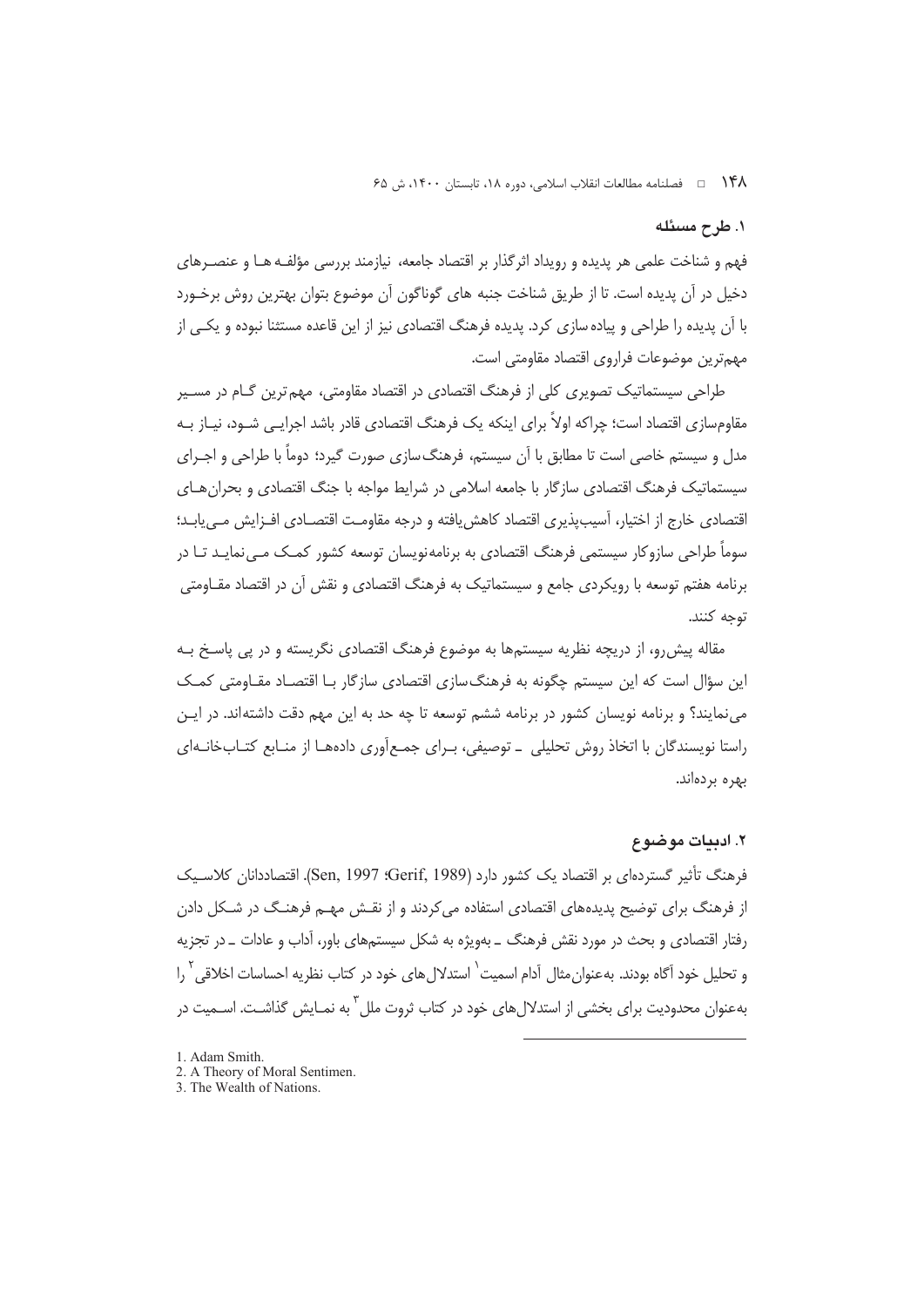نحلیل سیستمی فرهنگ اقتصادی مطلوب در اقتصاد مقاومتی (دلالتهایی بر برنامه هفتم توسعه) مسلم ۱۴۹

ّین کتاب می گوید که نیروی همدلی متقابل همان چیزی است که جامعه را حفظ می کند. او در این کتاب نگیزه مهم اعمال أدمی را همدردی مـیcانـد و بـه تحلیـل رفتـار أدمـی برپایـه همـدردی مـیپـردازد. او مي پرسد كه چه چيزي ما را بهسوي همدردي با ديگران سوق مي دهد؟ و پاسخ مي دهد كـه همــدردي دیگر مردمان با ما. در تعامل با دیگران، ما بهدنبال همدردی دیگران با خودیم. اصـطلاح معـروف دسـت نامرئی آدام اسمیت نیز برای نخستینبار در این کتاب به کار گرفته میشود؛ او این اصطلاح را در اینجا به معنی دست نامرئی خداوند به کار می گیرد. خداوندی که حسی در ما نهاده که خواهش و همـدردی را در نوازن قرار دهیم (یونگ، ۱۳۹۰: ۳ \_ ۳۰). جان استوارت میل نیز محدودیتهای فرهنگی را گاهی اوقــات حتی مهم تر از منافع شخصی میدانست (Mill, 1956: 484).

در مباحث اقتصادی تعاریف متعددی از فرهنگ اقتصادی صورت گرفته است. فرهنـگ اقتصــادی بــه زمینه فرهنگـی رفتارهـا و فعالیــتـهـای اقتصــادی (Berger, 2013: 85)، هنجارهـای شـكل(دهنـده و مشخص کننده زندگی اقتصادی یک جامعه (Gregg, 2013)، نگرشهای جامعه نسبت بـه فعالیــتهــای قتصادی (Schoeman, 1990, P. 98)، ویژگیهای ضـروری فرهنگـی شـكل(هنـده رفتـار اقتصـادی (Storr, 2013: 83) تعريفشده است.

در این مقاله مراد از فرهنگ اقتصادی مجموعهای از باورهـا و هنجارهـای عمـومی نـاظر بـه رفتـار قتصادی است. باورهای مزبور پشتوانه هنجارها بهعنوان قواعد غیررسمی رفتار اقتصادی میباشند کـه در كنار قانون به عنوان قواعد رسمي رفتار اقتصادي بر انتخاب هاي اقتصادي افراد و درنتيجه عملكـرد نظـام قتصادى اثرگـذار اسـت (597 :North, 1990: 3; Williamson, 2000: چـاونس، ١٣٩٠: ١٢١). ايـن هنجارها بهعنوان قواعد غیررسمی رفتار، دارای کارکرد ارزش گذاری و ارزش داوری بـوده و نشــاندهنــده وضع مطلوب میباشند (توکلی، ۱۳۹۴). مطابق این تعریف، معمولاً باورهای عمومی و هنجارهای عمومی به عنوان دو مؤلفه فرهنگ ذکر می شوند (رفیع پور، ۱۳۷۸: ۱۴). هرچند در برخی تعاریف دیگر، کـنش هـا نیز جزء فرهنگ تعریفشدهاند (یونـگ، ۱۳۹۰: ۱۶)، امـا کـنش۵هـا درواقـع برأینـد و خروجـی هنجارهـا میباشند، که از آن با عنوان سبک زندگی نامبرده میشود.

## **LB+ M- 2 M \*O"O-(**

اولین موضوعی که باید در مواجهه با فرهنگ اقتصادی، بهمنظور تعیـین جهـتگیـری مسـیر، مشـخص شـود، نتخاب رویکردی تحلیلی است.

میتوان با دو رویکرد و روش متفاوت به مطالعه فرهنگ اقتصادی پرداخت: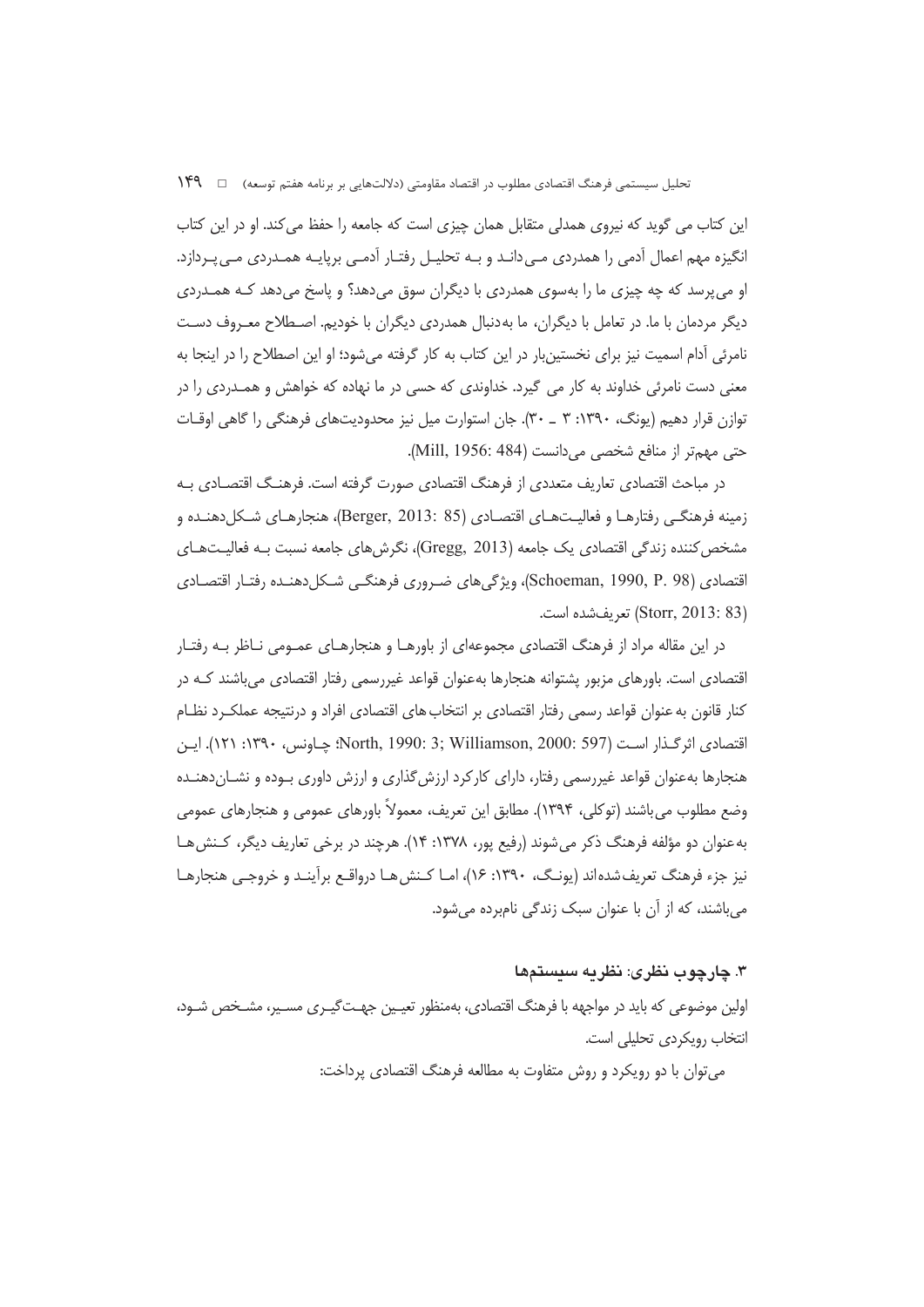•14 هـ = فصلنامه مطالعات انقلاب اسلامي، دوره ١٨، تابستان ١۴٠٠، ش ۶۵

الف) در یک رویکرد که رویکرد جزءنگر <sup>٬</sup> است، تصور می شود، می توان با شناخت ویژگی های عناصـر و اجزای هر شیء یا پدیده (سیستم) طبیعی و اجتماعی به خاصیت کلی آن پدیده (سیسـتم) دسـت یافـت (فرشاد، ۱۳۶۲: ۱۸ \_ ۱۱). مطابق با این رویکرد بررسی هر یک از مؤلفهها و راهبردهای فرهنگ اقتصادی و مطالعه میزان تأثیرشان بر فرایند فرهنگسازی اقتصادی، بهصورت مجزا و بدون هم بستگی می باشد.

ب) در مقابل رویکرد جزءنگر، رویکرد کلنگر و جامعنگر یعنی رویکرد سیستمی قرار دارد. مطـابق بـا این رویکرد، شناخت جامعه و پدیدههای مرتبط با آن نیازمند کاربرد اندیشه سیسـتمی اسـت (بختیاریـان، ۱۳۹۷: ۳). ویژگی مهم این سیستم تعامل و هم بستگی بـین اجـزاء آن اسـت کـه بـرای نیـل بـه هـدف مشترکی با یکدیگر در ارتباط هستند. به دلیل وجود تعامل متقابل اجزاء، کل، دارای ویژگی های متمایزی از اجزاء تشکیلدهنده آن است (محمدی و همکاران، ۱۳۸۹: ۱۷). هنگامی که یـک سیسـتم بـه اجـزایش خرد می شود و تنها درصدد بررسی هر یک از این اجزا بهصورت جداگانه باشیم، ویژگی های اصلی سیستم از دست می روند؛ همان طور که یکدست جداشده نمی تواند بنویسد و یک چشــم جداشــده از کلیــت انســان نمی تواند ببیند و کارایی خود را از دست می دهد (رنجبری و مشرفی، ۱۳۸۲: ۳۸).

شهید صدر در کتاب اقتصاد ما، باوجودی که نامی از تفکر سیستمی نمی آورد ولی آدرس هایی از روش بررسی اقتصاد اسلامی می دهد که بیان گر اصول و شیوههای تفکر سیستمی نسبت بـه اقتصـاد اسـلامی است. در دیدگاه ایشان، همان طور که یک شیء محسوس را در ضمن شکل کلی کـه از مجموعـه اشـیاء تشکیل شده است، می شناسیم و بررسی آن شیء تحت شکل کلی متفاوت از بررسی آن شیء خارج از آن شکل و یا تحت شکل و چارچوب دیگر مـی باشـد، جـایز نیسـت در مواجهـه بـا اقتصـاد اسـلامی، آن را بهصورت مجزا از سایر اجزاء برنامه کلی آن بررسی نماییم (صدر، ۱۳۷۵: ۲۹۳).

# ۴. ييشينه يژوهش

حوزهٔ مطالعات فرهنگ اقتصادی حوزهای نوین در کشور است. هرچنـد پـژوهش۵هـای مختلفـی در مـورد ارتباط فرهنگ و اقتصاد صورت گرفتـه اسـت ولـي در حـوزه فرهنـگ اقتصـادي در اقتصـاد مقـاومتي و همچنین تحلیل فرهنگ اقتصادی در اقتصاد مقاومتی مرتبط با برنامه ششم توسعه، آثار و پـژوهش هـای علمی اندکی به تحریر درآمدهاند. در ادامه، مطالعاتی که به ابعادی از فرهنگ اقتصادی در اقتصاد مقاومتی یرداختهاند، ذکر مے شود:

ـ بنیانیان (۱۳۹۵)، بعد از تبیین چیستی فرهنگ و کارکردهای مختلف آن، با ذکـر پـیش فـرض هـای

1. Elementalism.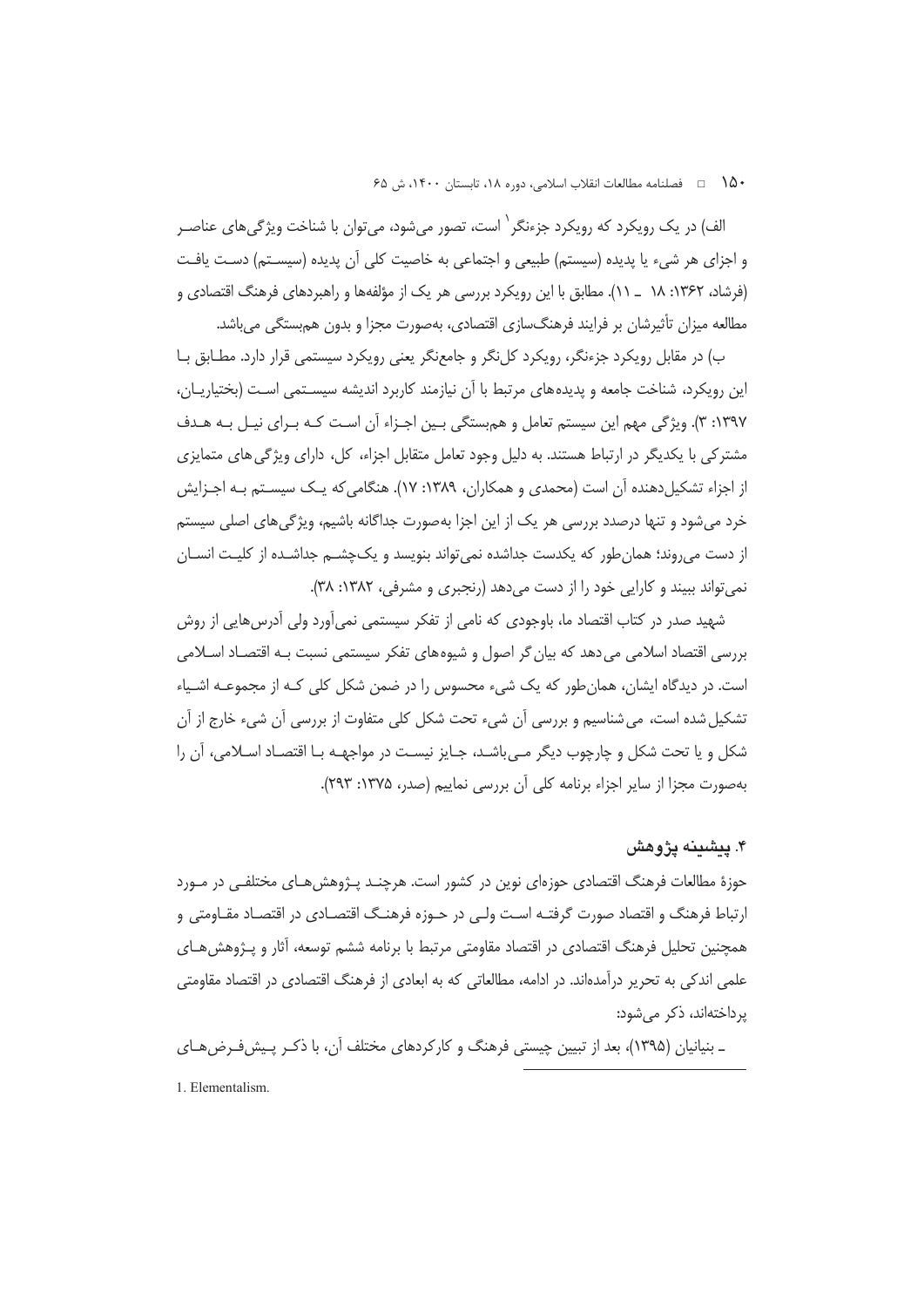تحلیل سیستمی فرهنگ اقتصادی مطلوب در اقتصاد مقاومتی (دلالتهایی بر برنامه هفتم توسعه) □ (1۵

لازم در استخراج الزامات فرهنگـی بــرای تحقـق اقتصــاد مقــاومتی، راهبــرد محــوری آن را در پــذیرش مسئولیت همه سازمان ها و نهادهای فرهنگی، سیاسی، اقتصادی و اجتماعی در اصلاح پیامدها و تـأثیرات فرهنگی خود روی کارکنان، خدمات گیرندگان و فرهنگ عمومی جامعـه معرفـی نمـوده و بـا اسـتناد بـه بندهایی از مصوبات نقشه مهندسی فرهنگی، اقدامات مورد نظر را توضیح داده است.

ـ جوادینژاد و همکاران (۱۳۹۵)، مهمترین سیاستها و الزامات فرهنگی تحقق اقتصـاد مقـاومتی در ایران را، فرهنگ استفاده از تولیدات ملی، اصلاح الگوی مصرف و فرهنگ صرفهجویی و قناعت، فرهنگ خودباوري، خوداتکايي (کار و تلاش) و تکيهېر فرهنگ دينې برمې شمارند.

ـ توكلي (١٣٩۵)، در مقاله نقد لايحه برنامه ششم توسعه از منظر اقتصـاد مقـاومتي، نگـاه اقتصـادي محض در برنامه ششم توسعه را سبب غفلت از مشکلات فرهنگ اقتصادی و سیاستهای فرهنگ سـازی اقتصادی دانسته است.

\_ حسینی و همکاران (۱۳۹۱)، بهدنبال تبیین جایگاه فرهنگ در اقتصاد مقـاومتی هسـتند. در دیـدگاه اينان، فرهنگ است كه مي¤واند الزامات و درنهايت اهداف اقتصاد مقاومتي را تحقق بخشد.

ـ نظرپور (۱۳۹۰)، به دنبال برداشتن گامی مؤثر در جهت تبدیل فرهنگ آرمـانی اسـلام بـه فرهنـگ واقعی به روش توصیفی و تحلیل محتوا با استفاده از منابع معتبر مـیuاشـد. در دیـدگاه وی بـدون تغییـر فرهنگ واقعی، امکان توسعه اقتصادی فراهم. نمی شود و چنانکه فرهنگ اُرمـانی اسـلامی واقعـی شـود، می تواند بسترهای مناسب توسعه اقتصادی را در جامعه اسلامی فراهم آورد.

\_ رابرت کلینی ` و تییزیانا کوکیا (۲۰۱۸) ٌ با بررسی مناطق ۲۰ گانه ایتالیا بـه دنبـال تـأثیر رفتارهـای اقتصادی بر تاب آوری اقتصادیاند. در دیدگاه این افراد عوامل فرهنگی در کنار عوامل نهادی، اقتصادی و اجتماعي سبب درجات مختلفي از تاب آوري مي شوند.

ـ پژوهش دیگری که بهدنبال تأثیر متغیرهای فرهنگی بر تاب[ّوری اقتصادی است، پژوهش کیـث تانتی ٔ (2015) است. وی به دنبال پاسخ به این سؤال است که آیا متغیرهـای فرهنگـی بـر تـاب آوری اقتصادی تأثیر می گذارند؟ فرضیه نویسنده در تحقیق این است که آن دسته از کشورهای اروپـایی کـه سخت کوشی را یک ارزش اخلاقی می دانند در مقابل سایر کشورها دارای اقتصاد تاب آوری در بحـران می باشند. در دیدگاه نویسنده همان طور که تحقیقی در مورد تأثیر ارزش هـای فرهنگـی بـر تـابآوری اقتصادی وجود ندارد، هیچ گونه مطالعه سیستماتیک در مورد اینکه فرهنگ بر اقتصاد تأثیر می گذارد یا

- 1. Roberto Cellini.
- 2. Tiziana Cuccia.
- 3. Keith Tanti.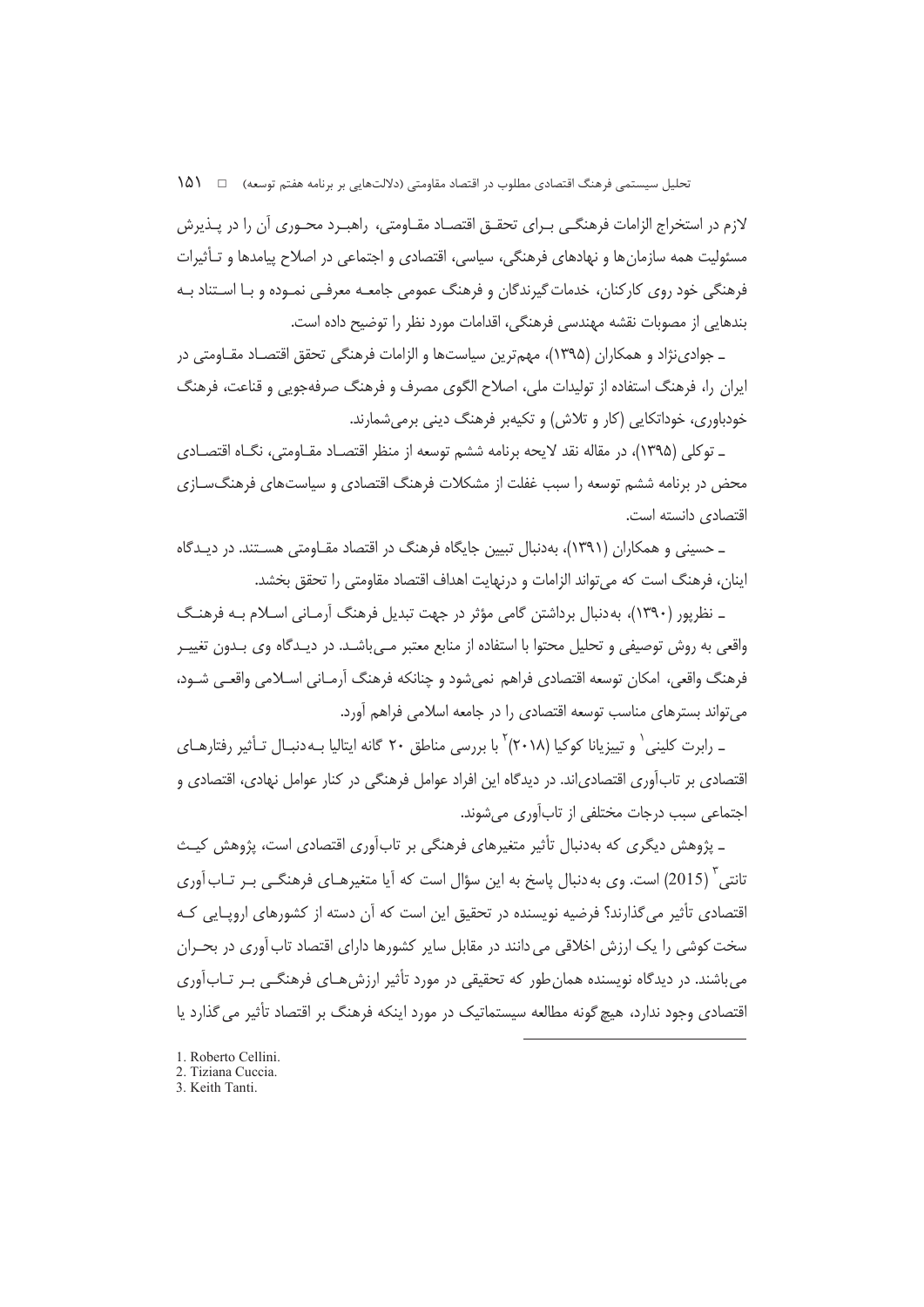1۵۲ هـ فصلنامه مطالعات انقلاب اسلامي، دوره ۱۸، تابستان ۱۴۰۰، ش ۶۵

اقتصاد بر فرهنگ، وجود ندارد.

در آثار فوق هرچند برخی از ابعاد فرهنگ اقتصادی مورد کنکاش قرارگرفته ولی تصور روشـنی از مکانیســم سیستمی تأثیر فرهنگ اقتصادی بر تحقق اقتصاد مقاومتی صورت نگرفته است. نوآوری مقالـه حاضـر، در ایـن است که مسئله فرهنگ اقتصادی در اقتصاد مقاومتی را بهعنوان یکی از اصلیترین چالش هـای فـراروی ایـران اسلامي در شرايطي كه اقتصاد ايران با انواع تهديدهـاي بيرونـي و درونـي مواجـه اسـت، در چـارچوب تئـوري سیستمها به شرح و بسط کشانده و آن را در قالبی علمی، روشمند و سازمان یافته عرضه داشته اسـت تـا از ایـن رهگذر، برنامهریزیشده و هدفمند به فرهنگ اقتصادی سازگار با شرایط فعلی جمهوری اسلامی ایران پرداختـه شود. همچنین این نوع تحلیل سیستمی به برنامهنویسان برنامه هفتم توسـعه کمـک مـیiمایـد تـا بـا نگـاهـ ، سیستمی به مسئله فرهنگ اقتصادی و نقش آن در اقتصاد مقاومتی بیردازند.

#### ۵. ىافتەھاي تحقىق

۵ــ۱. سیستم فرهنگ اقتصادی در اقتصاد مقاومتی؛ چیستی و عملکرد همه سیستمها مجموعه عناصرشان یکسان نیست، اما همه آنها یکسری عناصر اصلی و مشترک دارنـد. در هر سیستمی، منابع ورودی یا دادهها<sup>٬</sup> براثر فرایند پردازش <sup>۲</sup> بـه منـابع خروجـی یـا سـتادههـا<sup>۲</sup> تبـدیل می شوند (محمدی و همکاران، ۱۳۸۹: ۳۴). مجموعه سیستماتیک فرهنگ اقتصـادی ماننـد هـر سیسـتم دیگری از سه بخش اصلی تشکیلشده: دادهها (ورودی)، فرایند، ستادهها (خروجی). ورودی ایـن سیسـتم مؤلفههای فرهنگ اقتصادی برگرفته از بیانات مقام معظم رهبـری و منـابع دینـی اسـت کـه بـهواسـطه راهبردهای فرهنگسازی اقتصادی (فرایند سیستم) منجر به تحقق سیسـتمی افـزایش قـدرت اقتصـادی کشور (خروجی سیستم) می شود. در ادامه به تبیین هر یک از اجزاء این سیستم می پردازیم.



شکل ۱ مجموعه سیستماتیک فرهنگ اقتصادی در اقتصاد مقاومتی

- 1. Inputs.
- 2. Process.
- 3. Ouputs.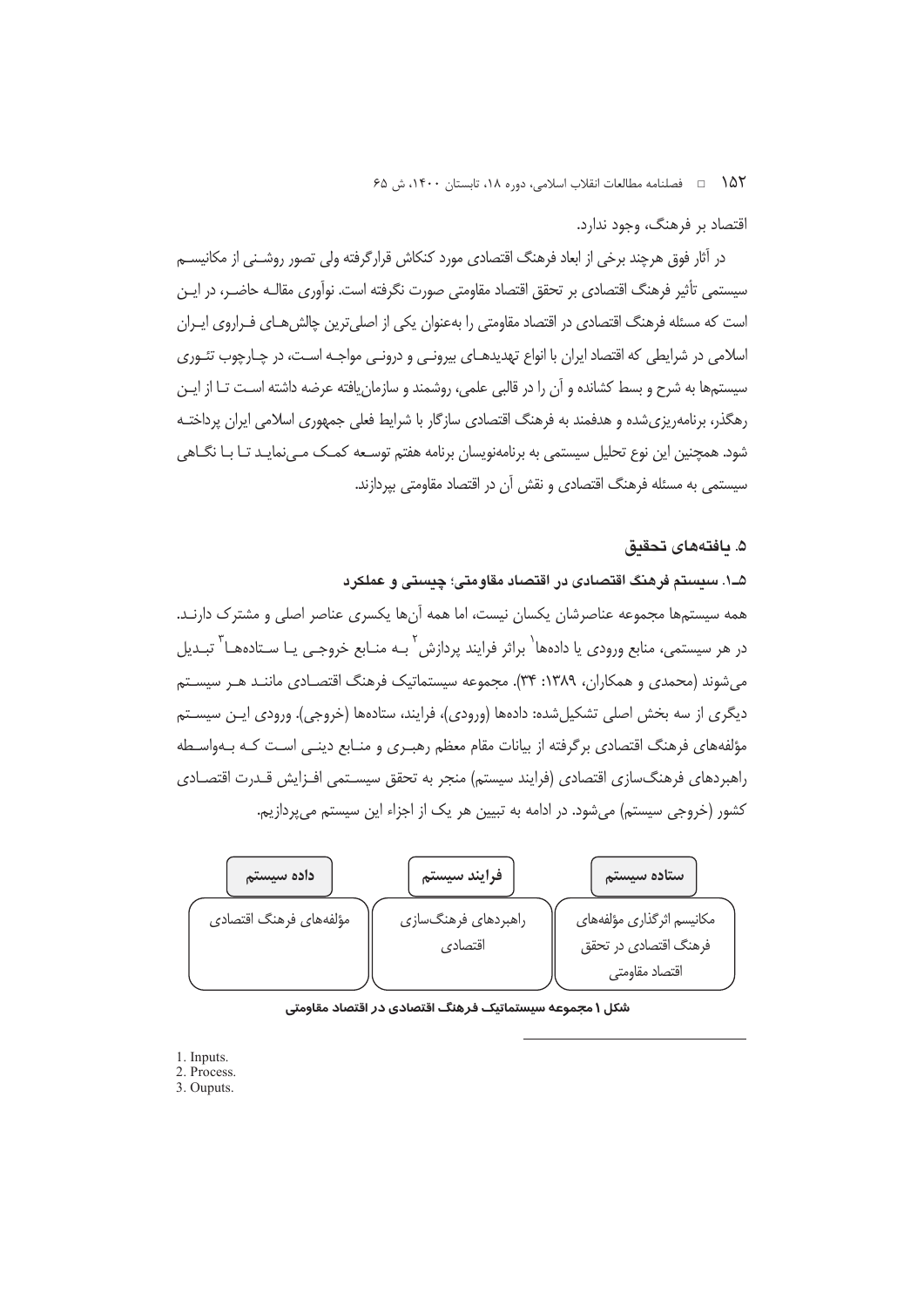#### ۵ــ۲. مؤلفههای فرهنگ اقتصادی مطلوب در اقتصاد مقاومتی

مؤلفه های فرهنگ اقتصادی مطلوب در اقتصاد مقاومتی حاکی از هنجارهای اقتصادی است کـه قواعـد غیررسمی در زمینه رفتار اقتصادی مطلوب را تعیین می کند (North, 1990: 3). این مؤلفهها را می توان در دودسته مؤلفه های اقتصادی عمومی و بخشی جای داد. مؤلفه های اقتصـادی عمـومی در مـورد همـه فعالیتهای اقتصادی صادق|ند؛ ولی مؤلفههای اقتصادی بخشـی بـه حـوزههـای تولیـد (ایجـاد ثـروت و درآمد)، توزيع (انفاق درآمد و ثروت) و مصرف (تأمين معاش) اختصــاص دارنــد. در ادامــه بــه تبيــين ايــن مؤلفەها مىپردازيم.

#### الف) مؤلفههای اقتصادی عام

فعالیت اقتصادی درراه خدا و برای خدا، اولویت منافع جمعی بر منافع فردی و عدم پذیرش سلطه و نفـوذ اقتصادی ازجمله مؤلفههای عمومی در فرهنگ اقتصادی مطلوب در اقتصـاد مقـاومتی مـی،باشـند کـه در تمامی حوزههای تولید، مصرف و توزیع جریان دارد.

مطابق با مؤلفه فعالیت اقتصادی در راه خدا و برای خدا، سخت کوشی در عرصه فعالیتهـای اقتصـادی، چه در تولید و چه در مصرف و توزیع، باید درراه خدا و برای خداوند باشد. این نوع فعالیت باعث می شود کـه تلاش برای کسب روزی حلال و طیب بهنوعی عبـادت تبـدیل شـود (صـدوق، ۱۴۱۳: ۳ / ۱۵۷؛ مجلسـی، ۱۴۰۳: ۴۱ / ۵۸؛ همان: ۱۰؛ نوری، ۱۴۰۸: ۴۶۰؛ ابن|ثیـر جـزری، ۱۴۰۹: ۲ / ۲۰۲). در ایـن راسـتا، اسـلام تلاش برای تأمین معاش خانواده را همانند جهاد درراه خدا دانسته (کلینی، ۱۴۰۷: ۵/ ۸۸) و تنبلی و بیکاری را نکوهش کرده است (حمیری، ۱۴۱۳: ۱۱۵؛ کلینی، همان: ۹ / ۵۷۵). مطابق با مؤلفه دوم، منافع جمعی ب منافع فردی اولویت دارد و این بـاور وجـود دارد کـه جامعـه هماننـد یـک پیکـر بـه هـم پیوسـته از افـراد تشکیلدهنده آن است که همگی باید در صفوف بههمپیوسته (صف / ۴: سبأ / ۴۶) در مسـیر تکامـل الی الله حرکت نمایند (کلینی، همان: ۲ / ۱۶). در این نگرش مصالح هیچ جزئی بدون در نظـر گـرفتن مصالح سایر اجزا ممکن نیست؛ ازاین رو همگان در مقابل هم مسئول انـد (همـان: ١ / ۴۹) و هرکسـی همان طور که نیازهای خود را میبیند، باید نیازهای دیگران را هم در نظر بگیرد. تقدم جهاد نفس بـر جهاد با دشمنان ظاهری در منابع دینی که از آن بانام جهاد اکبر در مقابل جهاد اصـغر نــامبــرده شــده است، نشان دهنده اهميت ارجحيت منافع جمعي بر منافع شخصي مي باشـد (همـان، ۵ / ۱۳؛ صـدوق، ١٣٧۶: ١ / ٣۶۶؛ مجلسي، همان: ٤٧ / ٤٥).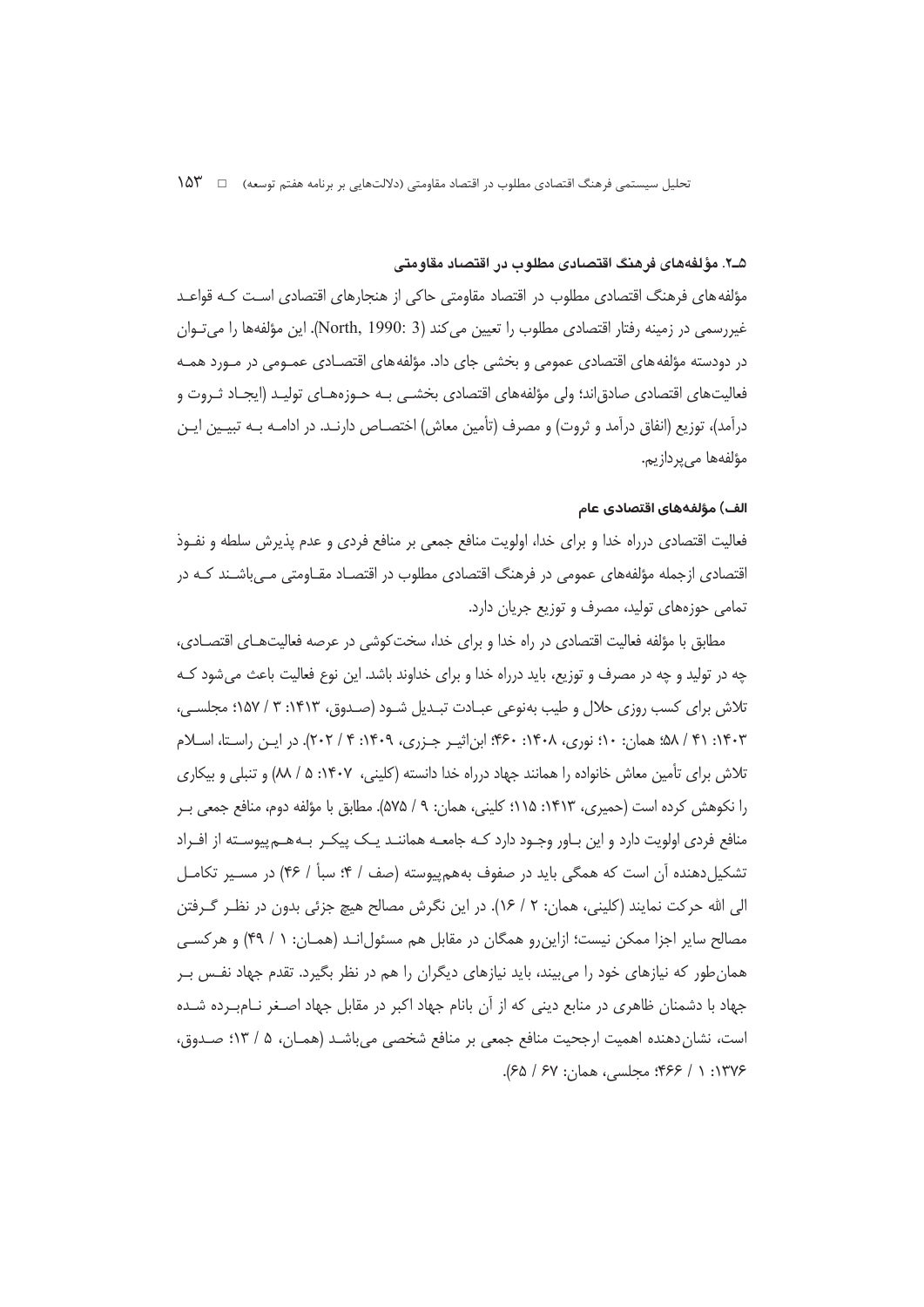۱۵۴ هـ فصلنامه مطالعات انقلاب اسلامي، دوره ۱۸، تابستان ۱۴۰۰، ش ۶۵

مطابق با مؤلفه سوم، هرگونه راهی برای تسلط کفار بر مؤمنین از طرف خداوند نفی شده است (نسـا / ۱۴۴؛ ألءمران / ٢٨) و راه صحيح مقابله با هجمه و فشــارهاي دشــمن و درنتيجــه ايجــاد مشــكلات فــراوان، مقاومت مي باشد (بقره / ۲۵۰؛ هود / ۱۱۲؛ طباطبائي، ۱۴۱۷: ۱۱ / ۵۰؛ بيانات رهبري، ۰۳/ ۰۳/۵/۰۳).

#### ب) مؤلفههای اقتصادیبخشی

در فرهنگ اقتصادی مطلوب در اقتصاد مقاومتی، مؤلفههـای مشخصـی در سـه بخـش تولیـد، توزیـع و مصرف مطرح است. در بخش تولید، کار و تولید همراه با سختکوشی و خسـتگیiناپـذیری بـرای تـأمین نیازهای خود و دیگران، بهشدت تشویق (حـر عـاملی، ۱۴۱۶: ۱۷ / ۲۳؛ ابـن شـعبه حرانـی، ۱۳۶۳: ۲۹۵؛ كليني، همان: ۵ / ۷۲؛ صدوق، همان: ۳ / ۶۹؛ مجلسي، همان: ۱۰۰ / ۹) و تنبلي و راكد گذاشتن سرمايه (توبه / ٣۴؛ كليني، همان: ۵ / ٩١؛ طباطبائي، همان: ٩ / ٢٥٨ \_ ٢۶٠) نهي شده است. براساس مضـمون روایات، ارزش کسی که برای تأمین مخارج خانواده، خود را بهسـختی مـی|نـدازد، هماننـد مجاهـد درراه خداست (کلینی، همان: ۸۸). در این بخش، مؤلفههایی که با توجه به شرایط بومی کشور باید به آن توجه شود، هنجار شدن افزایش تولیدات داخلی (بیانـات رهبـری، ۱۳۹۱/۱/۱۰؛ ۱۳۹۳/۰۲/۱۰) بـههمـراه بهبـود کمّی و کیفی تولیدات داخلی (همان، ۱۳۹۱/۱/۱ ۱۳۹۴/۰۲/۱۰) می باشد.

در بخش مصرف، اسراف (شوری / ۲۷؛ قصص / ۵۸؛ اسراء / ۱۶؛ طبرسے،، ۱۳۹۵: ۴ / ۱۷۶؛ مکبارم شیرازی، ۱۳۶۴: ۶ / ۱۴۹؛ مصطفوی، ۱۴۰۲: ۵ / ۱۱۰) و اقتار (فرقان / ۶۷؛ مائده / ۹۷؛ ابن ابی جمهـور، ۱۴۰۵: ۲ / ۱۴۹: کلینی، همان: ۱ / ۴۱۰) نهی شده است. در مقابل بر مصرف حلال و طیب (بقره / ۵۷ / ١۶٨ / ١٧٢؛ نحل / ١١۴)، قناعت و در حد كفاف بودن مصرف با هـدف تـأمين متعـادل نيازهـاي افـراد (كليني، همان: ٢ / ١۴٠؛ نهجالبلاغه: قصار ۴ / حكمت ۴۴؛ ابن شـعبه حرانـي، ١٣۶٣: ٧٩؛ قمـي، ١۴٠۴: ۱ / ۵۱) تأکید شده است. در این بخش مؤلفهای که با توجه به شرایط بومی کشور باید به آن توجه شـود مصرف، در چارچوب تولیدات داخلی می باشد (بیانات رهبری، ۱۳۹۴/۲/۹): ۰۱/۰۵/۰۲: ۱۳۹۱/۰۵/۰۳).

در بخش توزیع نیز نهتنها بر رعایت عدالت در توزیع درآمد و ثروت تأکید شـده (حدیـد / ۲۵؛ بیانـات رهبري، ١٣٩١/٠٧/٢٢؛ ١٣٩٣/١/١٣٩٣)؛ بلكه ايثار درراه خدا فراتر از انفاقات واجب (تكافل اجتماعي) (انسـان / ۹) به عنوان هنجاری محوری مطرح شده است. در این فرهنگ، انفاقات بهواسـطه توانمندسـازی افـراد جامعه، باعث كاهش انگيزه كار و فعاليت در ميان نيازمندان و عموم جامعه نمي شود و از ايـن طريـق بـه تحقق اهداف اقتصاد مقاومتي كمك مي كند. ازهمين رو، ثواب قرض الحسنه نسـبت بـه صـدقه مضـاعف است (کلینی، همان: ۴ / ۳۴ و ۱۰؛ مجلسی، همان: ۱۰۳ / ۱۳۸ و ۱۴۰)؛ چراکه ضمن تأمین نیـاز فـرد و حفظ آبرویش، وی را به کار و تلاش برای بازپرداخت آن وامیدارد.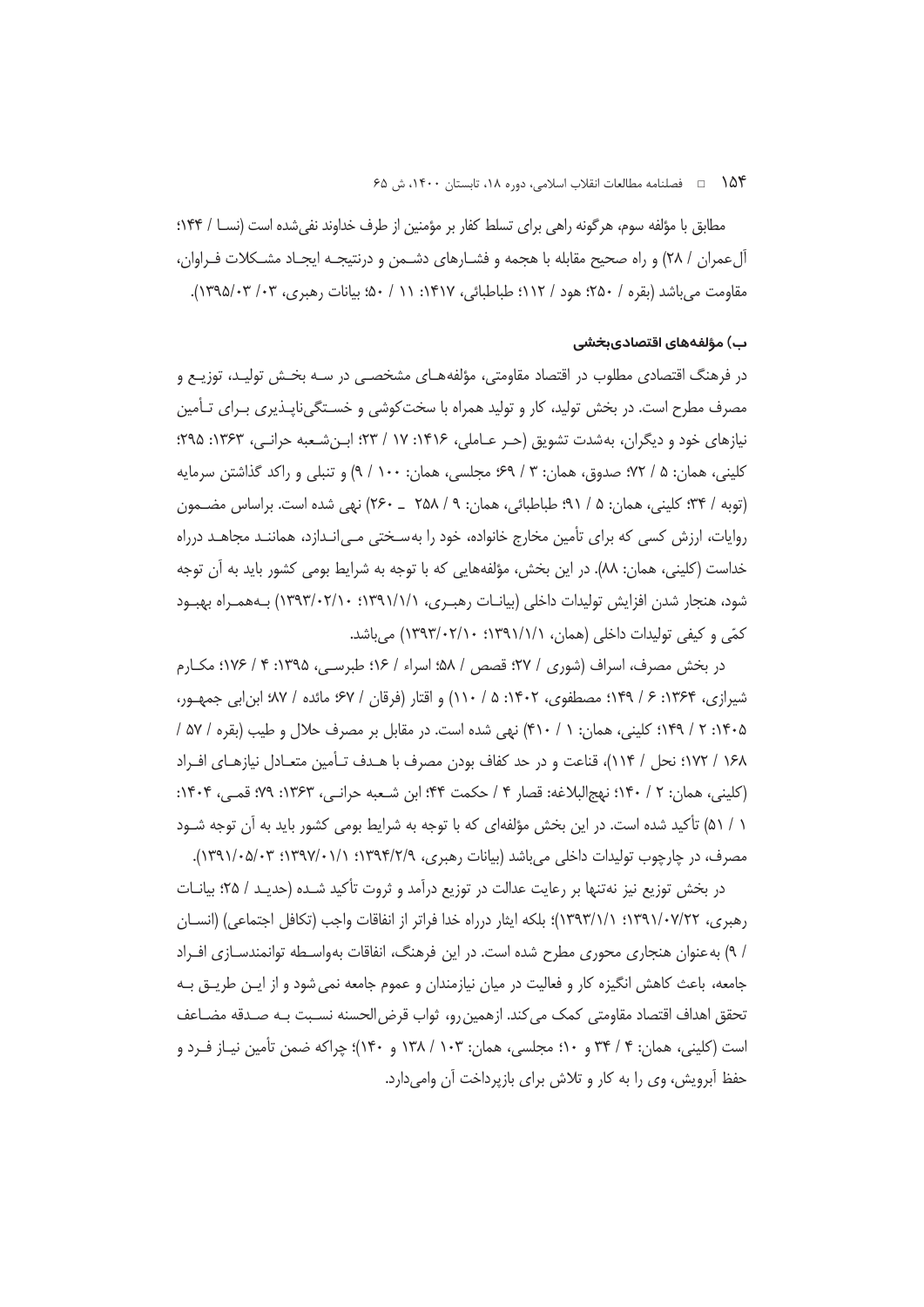تحلیل سیستمی فرهنگ اقتصادی مطلوب در اقتصاد مقاومتی (دلالتهایی بر برنامه هفتم توسعه) = 1 1۵۵

| مؤلفه هاى بخشى           |                         |                              | مؤلفههاى عمومى       |  |
|--------------------------|-------------------------|------------------------------|----------------------|--|
| توزيع                    | مصرف                    | توليد                        | فعاليت اقتصادى درراه |  |
|                          |                         |                              | خدا برای خدا         |  |
| رعايت عدالت در توزيع     | نھی از اسراف و اقتار    | کار و تولید همراه با         | اولویت منافع جمعی بو |  |
| درآمد و ثروت             | مصرف حلال وطيب          | سخت کوشي و خستگي ناپذيري     | منافع قردي           |  |
| اپثار درراه خدا فراتر از | قناعت و در حد کفاف بودن | نهی از تنبلی و راکد گذاشتن   | عدم پذيوش سلطه وتقوذ |  |
| انفاقات واجب             | مصرف                    | سرمايه                       | اقتصادى              |  |
| ثواتمندسازي افراد جامعه  | مصرف در چارچوب          | افزايش ثوليدات داخلي بههمراء |                      |  |
|                          | توليدات داخلي           | بهبود کمّی و کیفی تولیدات    |                      |  |
|                          |                         | داخلى                        |                      |  |
|                          |                         |                              |                      |  |

جدول ۱: مؤلفههای فرهنگ اقتصادی مطلوب در اقتصاد مقاومتی

# راهبردهای فرهنگسازی اقتصادی

مرحله دوم مجموعه سیستماتیک فرهنگ اقتصادی مطلوب در اقتصاد مقاومتی، فرهنگسازی مؤلفههای فرهنگ اقتصادی مطلوب، با استفاده از راهبردهای متناسب با این فرهنگ مـیباشـد. ایـن راهبردهـا را می توان در چهار سطح سازماندهی نمود:

۱. ابتدا باید اقدام به ایجاد سازمان هایی در نهادهای فرهنگساز نمود. سازمان هایی که متکفـل امـور اجرایی فرهنگ سازی اقتصادی باشند. وجود این سازمان ها سبب می شود که هر نهادی کـه دارای نقـش مهمی در فرهنگسازی اقتصادی است، وظایف مشخص خود را بداند. هر یک از این سـازمان هـای بایــد هماهنگی های درون سازمانی و ایجاد خطوط ارتباطی بـرای تـدوین برنامـههـای اجرایـی را در دو سـطح مؤلفههای عمومی و بخشی ایجاد نمایند. بهعنوان مثال در معاونت پرورشی آموزش وپرورش یـا در رسـانه ملي بخشي به عنوان معاون فرهنگ سازي فرهنگ اقتصادي به وجود بيايد و متكفل پيگيري امور اجرايـي فرهنگسازی فرهنگ اقتصادی شود.

۲. در مرحله دوم باید اقدام به تهیه متون مرتبط با مؤلفههای فرهنگ اقتصادی در اقتصـاد مقـاومتی نمود. مطابق با این راهبرد در دو سطح باید به تدوین متون مرتبط با فرهنگ سازی فرهنگ اقتصـادی در اقتصاد مقاومتی پرداخت:

یک. ارتقای متون مرتبط با فرهنگ سازی مؤلفههای بخشی و عمومی: مجموعهای از پـژوهش هـای مرتبط با ارتقای متون درسی راجع به فرهنگسازی مؤلفـههـای فرهنـگ اقتصـادی مطلـوب در اقتصـاد مقاومتی صورت بگیرند.

دو. انجام مجموعهای از پژوهش های مرتبط با این موضوع که چگونه می توان نتـایج پـژوهش هـای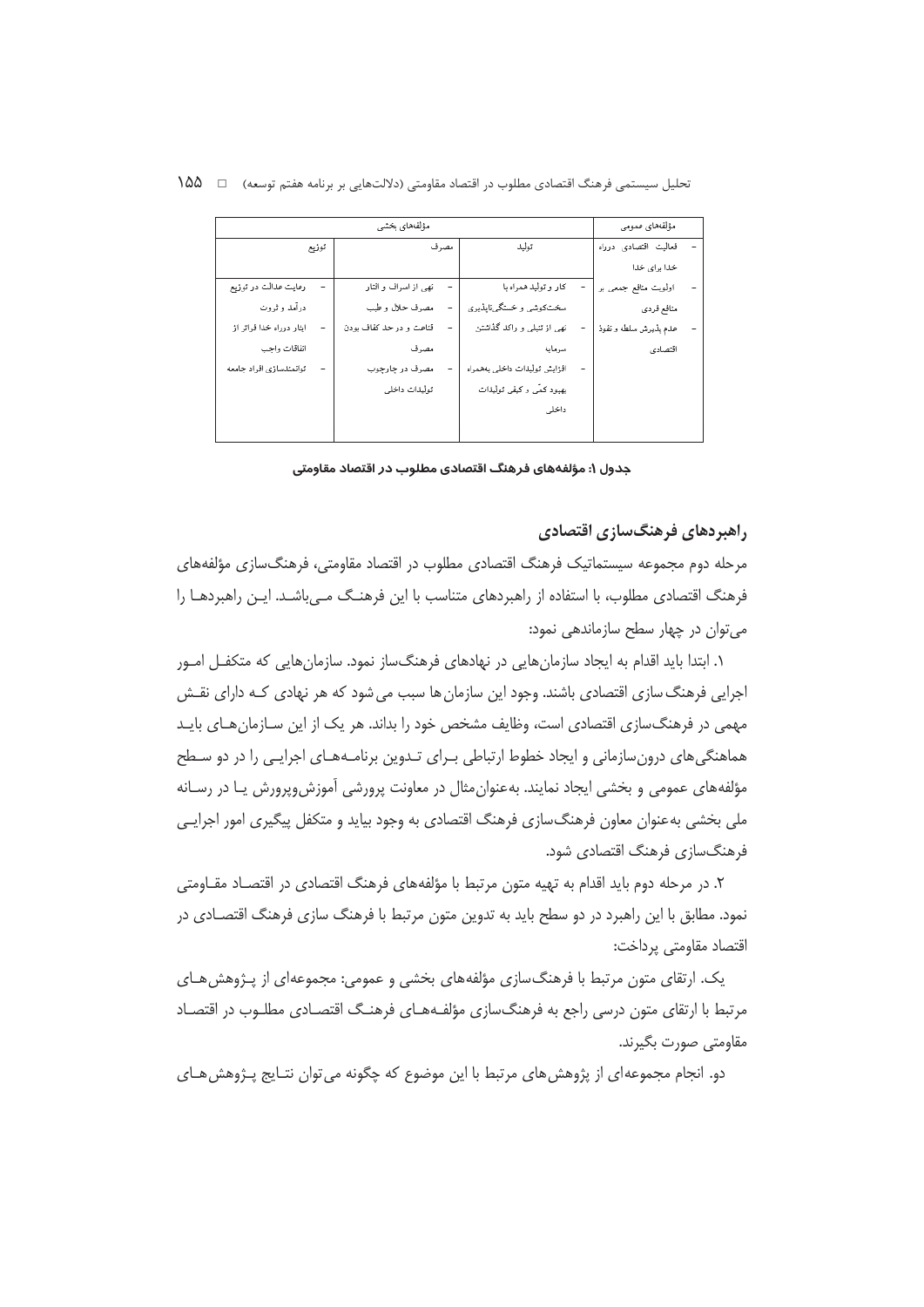۱۵۶ هـ فصلنامه مطالعات انقلاب اسلامي، دوره ۱۸، تابستان ۱۴۰۰، ش ۶۵

مرتبط با متون فرهنگ<code>سازی</code> مؤلفههای فرهنگ اقتصادی مطلوب را وارد کتابِهـای آموزشـی نمـود. در این زمینه باید اقدام به ایجاد درس نامههایی مختص متربیان و مربیان نمـود. همچنـین متناسـب بـا هـر حرفه باید متون و درس نامههای مشخص و سازگار با مؤلفههـای بخشـبی و عمـومی فرهنـگ اقتصـادی مطلوب تدوین شوند و چگونگی اجرای این درسiنامهها در اصناف مختلف بررسی شود. ٰ

۳. در مرحله سوم؛ بعد از تهیه متون، باید اقدام به آموزش این متون نمود. دو نهاد مهم و اثرگـذار بـر فرهنگ جامعه یعنی آموزش وپرورش و رسانه ملی، در خلال برنامههای خود بایـد از ایـن متــون اسـتفاده نماىند.

رسانه ملي به علت تأثيريذيري مستمر و مداوم افكار عمومي از آن، مـي توانـد در خـلال برنامــههـا و تبلیغاتی که ارائه می کند، مخاطبان زیادی را به خود جلب کند. بههمین دلیل رسانه ملی مؤثرترین عامــل در فرهنگ سازی و تربیت افراد جامعه است. این رسانه به دلیل قابلیتی کـه در تغییـر فرهنـگ موجـود و تولید مؤلفههای فرهنگی جدید دارد، می تواند در نشر مؤلفههای فرهنگ اقتصادی مطلـوب جامعـه نقـش اساسی ایفا نماید (حسینی، ۱۳۹۱: ۱۳۰). بازنمایی فرهنگ اقتصادی، یکی از عوامل مهـم و تأثیرگـذار در تحولات فرهنگ اقتصادی ناشی از رسانه ملی میباشد. در فراینـد بازنمـایی، مخاطـب بـا تأثیرپـذیری از رسانه ملی، می کوشد با همانندسازی خود با نمونه بازنمایی شده یا دست کم همانندسازی بخشی از باورها و هنجارهای اقتصادی خود، ازجمله نحوه مصرف یا تولید و یا توزیع، تصویری مثبت از خود بـه دیگــران ارائه دهد. در این فرایند همانندسازی، مخاطبان تلاش می کنند فرهنگ اقتصادی القاشده توسط رسـانه را در پیش بگیرند؛ به گونهای که همان کسانی که فرهنگ اقتصادی مغـایر با فرهنگ خـود را منفی ارزیابی می کردند، به وضعیتی می رسند که به تدریج به ورود آن فرهنگ اقتصـادی مغـایر، از طریــق روش@ـای مستقیم و غیرمستقیم، عادت کرده و سپس تلقی و ارزیابی منفی سابق را نسبت به آن نخواهنـد داشــت (رفیع یور، ۱۳۷۸: ۸). به عنوان مثال رسانه ملی می تواند با بازنمـایی تصـویر افـراد مـوفقی کـه از طریــق فرهنگ کسب درآمد مبتنی بر تولید به موفقیت دستیافتهاند و یا تصویر خانوادههـایی کـه در مصـرف و خرید خود به مقدار خرید و نوع خرید خود یعنی ایرانی یا غیر ایرانی بودن کالا دقت مـی کننـد، فرهنـگ اقتصادی جامعه را در راستای مؤلفههای عمومی و بخشی فرهنگ اقتصادی مطلوب در اقتصـاد مقـاومتی تغییر دهد. گستردگی رسانه ملی به اندازهای است که براساس نتایج مرکز آمار در سال ۱۳۹۶، ۹۱ درصـد مردم برنامههای صداوسیما را تماشا می کنند.

۱. به عنوان مثال در فرهنگ اقتصادی حرفههای مخنلف در کشور ما نظام شاگرد و استادی وجود داشت؛ به گونهای که افـراد در این نظام ویژگیهای مختلف را آموزش میدیدند.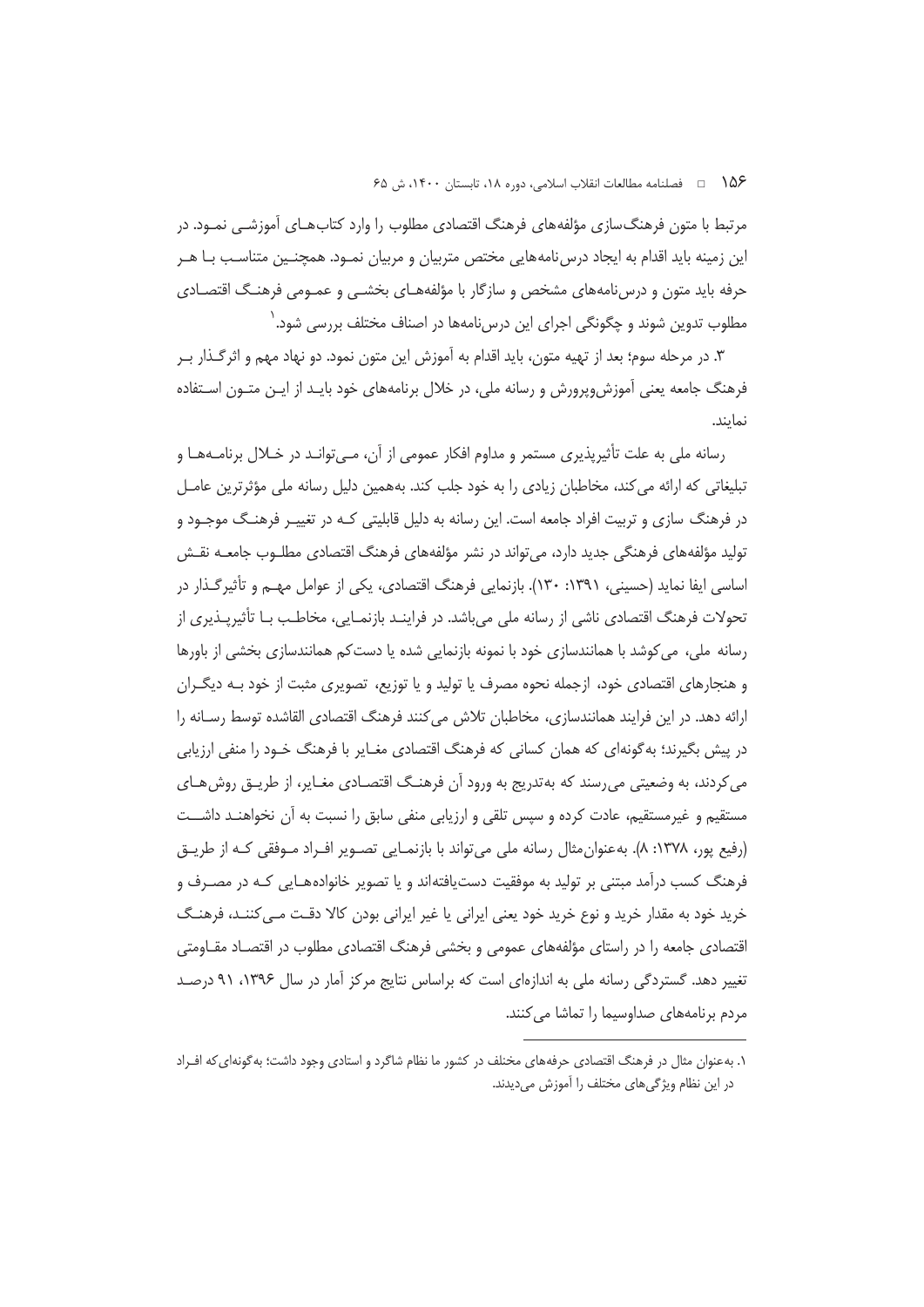| نداشته                   | داشته           | بحمع        | تتبرح |
|--------------------------|-----------------|-------------|-------|
| $QY + \Lambda$ $\Lambda$ | <b>QQITTAS+</b> | $5.5$ $5.5$ | تعداد |
| Λ.Σ                      | $91.$ $f$       |             | درصد  |

جدول ۲: افراد ۱۵ ساله و بیش تر برحسب وضعیت تماشای برنامههای سیمای جمہوری اسلامی ایران: ۱۳۹۶

متأسفانه در سالیان اخیر بازنمایی فرهنگ اقتصادی در رسانه ملبی، بـا آسـیبهـایی ازجملـه تـرویج فرهنگ مصرف گرایی، ترویج فرهنگ تجمل گرایی و کسب درآمد بر مبنای شانس مواجه بوده است.

نهاد آموزش،ویرورش نیز بهواسـطه گسـتردگی و شـمول آن، تـأثیر آن بـر تغییـر و انتقـال فرهنگـی (یونسکو، ۱۳۷۵: ۱۴۴)، نقش آشکار و پنهان در انتقال ارزشها و مفاهیم فرهنگی (نوید ادهـم، ۱۳۹۴: ۲) پرورش و رشد کودکان، نوجوانان و جوانان و تربیت و تأمین نیروی انسـانی جامعــه، یکـی از مهــم تــرین نهادهای فرهنگسازی اقتصادی است.

کودکان و نوجوانان عمدتاً در سنین کودکی و نوجوانی وقت خود را در مـدارس مـی6ذراننـد. در ایـن دوران آن ها از معلم خود الگو می گیرند. شکل گیری شخصیت اقتصادی کودکان در این سنین بستگی بـه ارائه الگوی مناسبی از مؤلفههای فرهنگ اقتصادی به آموزش دهندگان بهمنظور ترویج در بین کودکـان و نوجوانان است. با توجه به مؤلفههای ارائهشده در زمینه فرهنگ اقتصـادی سـازگار بـا اقتصـاد مقـاومتی، می توان بهشکل زیر به القای این مؤلفهها در آموزش وپرورش پرداخت.

#### جدول ٣: چگونگی القای مؤلفههای فرهنگ اقتصادی مطلوب

# در اقتصاد مقاومتی در آموزش و پرورش

| بتواند                                                                                                                                                      | بداند                                                      |                                                                    |                               |
|-------------------------------------------------------------------------------------------------------------------------------------------------------------|------------------------------------------------------------|--------------------------------------------------------------------|-------------------------------|
| بتواند الگوهایی از کسانی که<br>مؤلفههاى فرهنگ اقتصادى بهمنظور<br>تحقق اقتصاد مقاومتى انجام مىدهند<br>را نام ببرد.                                           | فعالیت اقتصادی را باید با نیت<br>الهي و مخلصانه انجام دهد. | عمومي: فعاليت<br>اقتصادي براي<br>خدا و درراه خدا /<br>منافع جمعی / | مؤلفههاى<br>فرهنگ<br>اقتصادى  |
| بتواند نمونههايي از تقابل منافع جمعي<br>و منافع فردی در تحقق مؤلفههای<br>فرهنگ اقتصادی در اقتصاد مقاومتی<br>را نام ببرد.<br>توضیح دهد که تقدم منافع جمعی بر | تأمین منافع جمعی بر منافع فردی<br>اولويت دارد.             | عدم پذيرش<br>سلطه و نفوذ<br>اقتصادى                                | مطلوب در<br>اقتصاد<br>مقاومتى |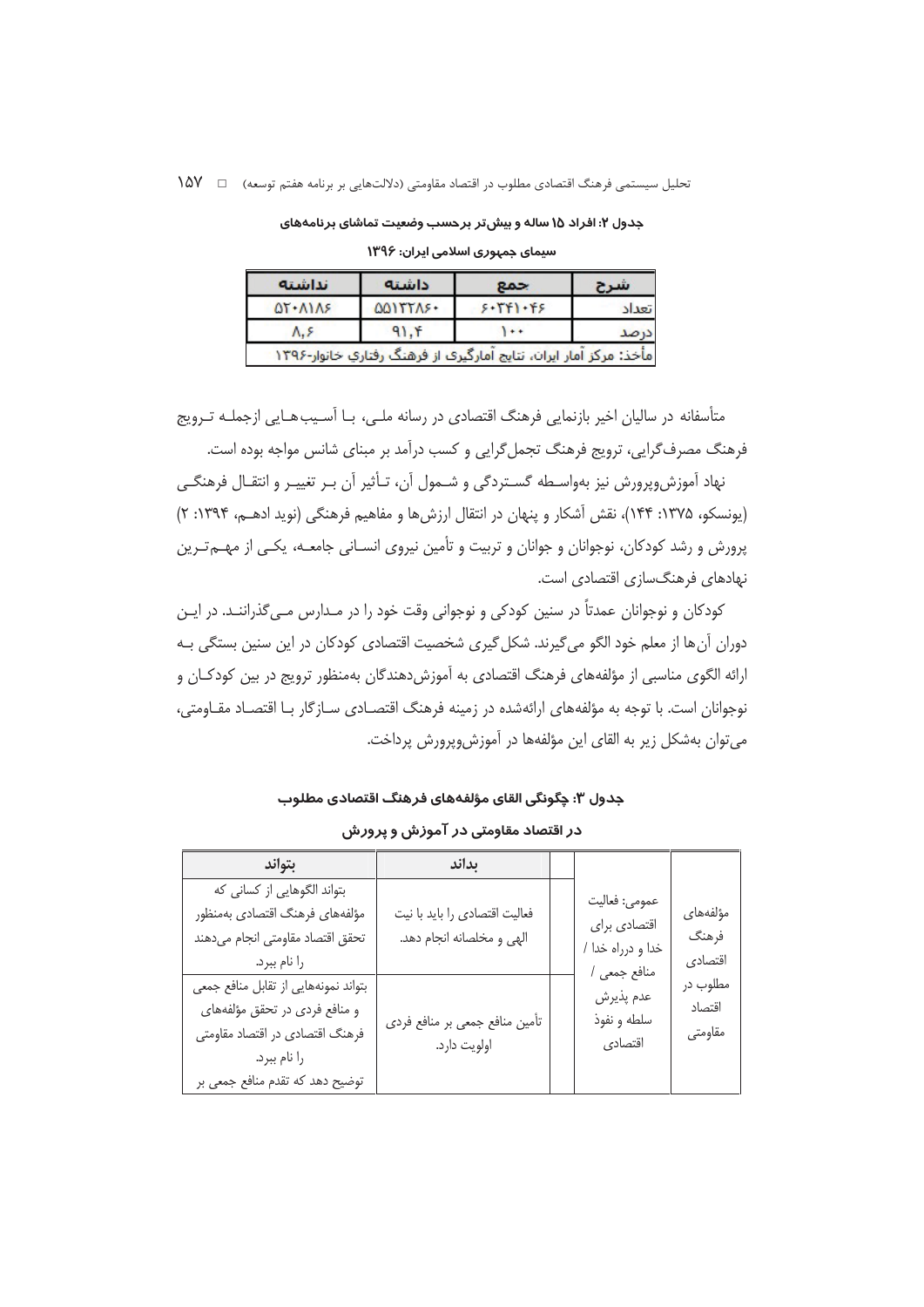# ۱۵۸ ه ه استانهه مطالعات انقلاب اسلامي، دوره ۱۸، تابستان ۱۴۰۰، ش ۶۵

| منافع فردی چه نقشی در تحقق                                                                                                                                                                                                                                                            |                                                                                                                                                     |                                                                                    |
|---------------------------------------------------------------------------------------------------------------------------------------------------------------------------------------------------------------------------------------------------------------------------------------|-----------------------------------------------------------------------------------------------------------------------------------------------------|------------------------------------------------------------------------------------|
| مؤلفههای فرهنگ اقتصادی در اقتصاد                                                                                                                                                                                                                                                      |                                                                                                                                                     |                                                                                    |
| مقاومتی دارد.                                                                                                                                                                                                                                                                         |                                                                                                                                                     |                                                                                    |
| بتواند چرایی تأثیر منفی سلطه                                                                                                                                                                                                                                                          |                                                                                                                                                     |                                                                                    |
| اقتصادی بر تحقق مؤلفههای فرهنگ                                                                                                                                                                                                                                                        | بداند بايد با سلطه و نفوذ                                                                                                                           |                                                                                    |
| اقتصادی در اقتصاد مقاومتی با ذکر                                                                                                                                                                                                                                                      | اقتصادى دشمن مقابله كند.                                                                                                                            |                                                                                    |
| نمونەھايى نام ببرد.                                                                                                                                                                                                                                                                   |                                                                                                                                                     |                                                                                    |
| بتواند                                                                                                                                                                                                                                                                                | بداند                                                                                                                                               |                                                                                    |
| قادر باشد نمونههایی از تلاش مضاعف                                                                                                                                                                                                                                                     |                                                                                                                                                     |                                                                                    |
| در بخش اقتصادی که منجر به تحقق<br>مؤلفههای فرهنگ اقتصادی در اقتصاد<br>مقاومتی شده است را نام ببرد.<br>قادر باشد اثرات منفی تنبلی و بیکاری<br>را بر عدم تحقق كاركردهاى<br>مؤلفههای فرهنگ اقتصادی را بیان<br>نمايد                                                                      | فعاليت اقتصادي مضاعف همراه<br>با خستگیناپذیری و پرهیز از<br>تنبلي و بيكاري لازمه تحقق<br>فرهنگ اقتصادى مطلوب اقتصاد<br>مقاومتی در بخش تولید میباشد. |                                                                                    |
| بتواند نقش نیت الهی داشتن را در<br>تحقق مؤلفههای فرهنگ اقتصادی در<br>اقتصاد مقاومتى توضيح دهد                                                                                                                                                                                         | در فعالیت اقتصادی باید نیت الهی<br>داشته باشد                                                                                                       | توليد:<br>سخت کوشی و<br>تلاش مضاعف /                                               |
| قادر باشد با مثال سرمايههاى<br>به کاررفته در یک کارخانه را نامبرده و<br>نقش هر یک از این سرمایهها را در<br>فرايند افزايش توليد داخلي توضيح<br>دهد.                                                                                                                                    | ضرورت راكد نگه نداشتن سرمايه<br>را بداند.<br>نقش سرمایهگذاری را در تولید<br>داخلی بداند.                                                            | خستگىناپذيرى<br>و پرهيز از تنبلي<br>/ راكد نگذاشتن<br>سرمايه / بهبود<br>كمي و كيفي |
| بتواند مواردی از تولیدات داخلی را در<br>مقايسه با توليدات خارجي نام ببرد.<br>بتواند چرايي مهم بودن توليدات داخلي<br>در تحقق اهداف اقتصاد مقاومتى با<br>ذکر مثالهایی توضیح دهد.<br>قادر باشد لیستی از تولیدات داخلی و<br>خارجی را نامبرده و فواید و ضررهای<br>تولید داخلی را نام ببرد. | بداند تولید داخلی رکن اصلی<br>تحقق اقتصاد مقاومتى را دارد.<br>بداند فرق تولید داخلی و خارجی<br>چیست؟ و ضرورت و اهمیت آن<br>را بداند.                | توليد / توليد<br>داخلی / تولید<br>خارجي                                            |
| بتواند با ذكر مثال هاى از توليدات داخلى،<br>نقش افزایش کمی و کیفی تولید را در<br>موفقيت آن محصولات نام ببرد.<br>با انجام یک فعالیت اقتصادی مانند تهیه                                                                                                                                 | بداند در تولید دو بعد کمی<br>(افزایش میزان تولید) و کیفی<br>(اتقان در عمل) مهم است.                                                                 |                                                                                    |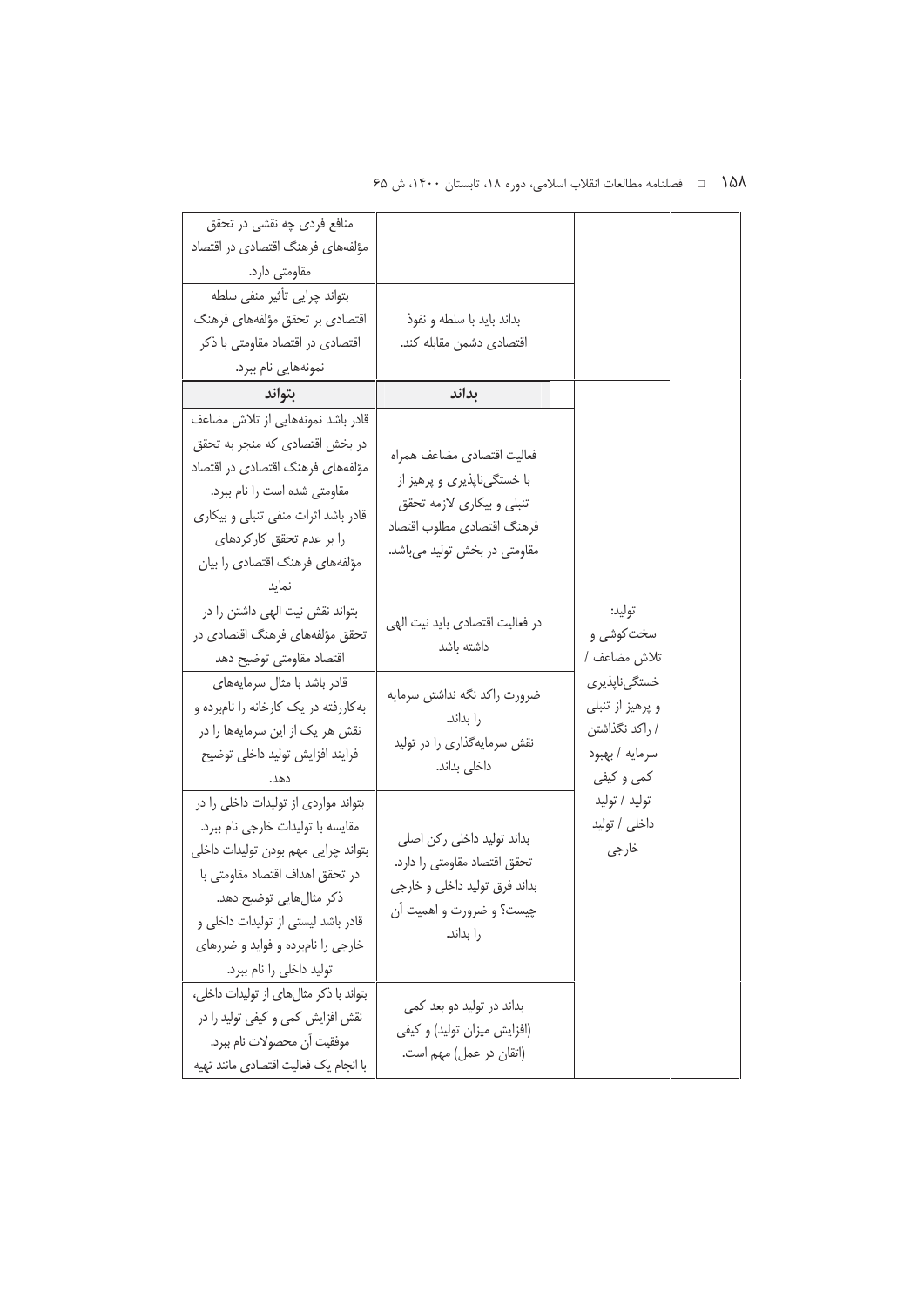| یک کاردستی، آن را با کاردستی دوست      |                                     |                                  |  |
|----------------------------------------|-------------------------------------|----------------------------------|--|
| خود مقايسه كند و ببيند اتقان عمل تا    |                                     |                                  |  |
| چه اندازه باعث افزایش بهرهوری و        |                                     |                                  |  |
| كيفيت محصول شده است.                   |                                     |                                  |  |
| بتواند                                 | بداند                               |                                  |  |
| مثال های از اسراف و اقتار را در اطراف  | با مفهوم اسراف و اقتار و قناعت      |                                  |  |
| خود بیان کند.                          | آشنا شود و بداند اسراف و اقتار      |                                  |  |
| آثار اسراف را در عدم تحقق اهداف        | نهی شده و بر قناعت و رعایت          |                                  |  |
| اقتصاد مقاومتي را تشريح كند.           | حد کفاف تأکید شده است.              |                                  |  |
| مواردی را که مصرف می کند، منشأ         |                                     |                                  |  |
| تولید آنها را بیان کند و انگیزه خود از |                                     | مصرف: اسراف /<br>اتراف / اقتار / |  |
| مصرف آنها را بيان كند.                 | بداند در مصرف باید کالای داخلی      | قناعت / حد                       |  |
| با برشمردن موارد از مصرف، بيان كند     | مصرف نمايد.                         | كفاف / مصرف                      |  |
| که مصرف وی و اعضای خانوادهاش           | نقش و اهمیت مصرف در                 | کالای داخلی /                    |  |
| چه نقشی در تولید داخلی دارد.           | جهتدهی به افزایش تولید داخل         | مصرف كالاي                       |  |
| ارتباط میان چیزهایی که هرروز           | را بداند.                           | خارجى                            |  |
| مصرف می کند را بر روی افزایش           |                                     |                                  |  |
| توليد داخل توصيف كند.                  |                                     |                                  |  |
| قادر باشد بین مصرف تولید داخلی و       | بداند مصرف كالاي خارجي باعث         |                                  |  |
| خارجي، توليد داخلي را انتخاب كند.      | عدم تحقق اقتصاد مقاومتى             |                                  |  |
| مصرف كالاي خارجي را نوعي خيانت         | مىشود.                              |                                  |  |
| به استقلال اقتصادی کشور بداند.         |                                     |                                  |  |
| بتواند                                 | بداند                               |                                  |  |
|                                        | با مفهوم عدالت توزيعي و توزيع       |                                  |  |
| توضیح دهد که چرا در انفاقات، نیت       | عادلانه درآمد آشنا شود.             |                                  |  |
| الهي اينقدر مهم است.                   | توزیع عادلانه درآمد و ثروت را       |                                  |  |
| در مورد انگیزه خیرین تحقیق کند و       | ارزشی محوری بداند.                  |                                  |  |
| در جشنهای خیرین برای جمع اوری          | بداند که توزیع درآمد بر مبنای کار و | توزيع: عدالت                     |  |
| كمك شركت كند.                          | نياز (انفاق) مي باشد.               | توزیعی / ایثار و                 |  |
| نمونههای از انفاق های اطراف خود را     | مهمترین اصل در انفاق، نیت و         | از خودگذشتگی /                   |  |
| معرفي كند.                             | انگیزه اله <i>ی</i> میباشد          | توانمندسازى فقرا                 |  |
| مصادیقی از افراد نیازمند را با ذکر     | بداند خداوند مالك حقيقى اموال       |                                  |  |
| اولويتها معرفي كند.                    | میباشد و نیازمندان در اموال وی      |                                  |  |
|                                        | سهم دارند.                          |                                  |  |
| در مورد برخی از مشکلاتی که باعث        | انفاق هایی که برای رضای خدا و در    |                                  |  |
| عدم تحقق مؤلفههاى فرهنگ                | قالب پرداختهای انتقالی بهمنظور      |                                  |  |

تحلیل سیستمی فرهنگ اقتصادی مطلوب در اقتصاد مقاومتی (دلالتهایی بر برنامه هفتم توسعه) □ 1۵۹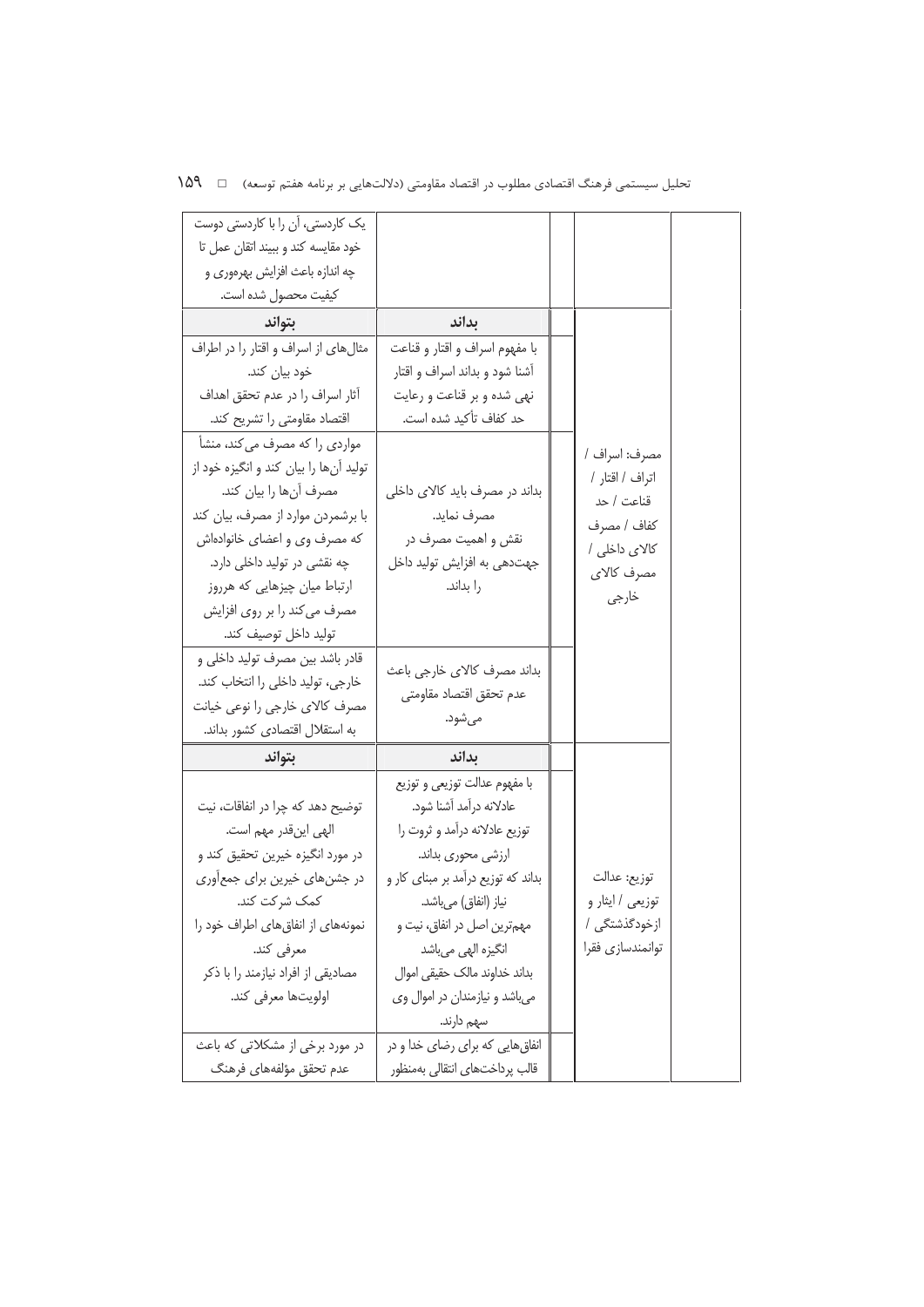•۱۶۰ ه فصلنامه مطالعات انقلاب اسلامی، دوره ۱۸، تابستان ۱۴۰۰، ش ۶۵

| اقتصادی در اقتصاد مقاومتی میشوند  | دستگیری از نیازمندان انجام       |  |  |
|-----------------------------------|----------------------------------|--|--|
| و همچنین تأثیر انفاق بر رفع این   | میگیرد، همگی ارزشمند هستند.      |  |  |
| مشكلات بحث كنند.                  |                                  |  |  |
|                                   | برخي انفاقات مي توانند، باعث رفع |  |  |
|                                   | برخی مشکلات اقتصادی شوند و       |  |  |
| دلایل ثواب بیشتر قرض و ترجیح ان   | درنتیجه اقتصاد در جامعه اسلامی   |  |  |
| بر صدقه را توضیح دهد.             | مقاومتر شود.                     |  |  |
| نقش توانمندسازى را در تحقق اقتصاد | رعايت اولويت بين انفاق ها و      |  |  |
| مقاومتى توضيح دهد.                | ترجيح توانمندسازي (ترجيح         |  |  |
|                                   | قرض بر صدقه)                     |  |  |

با توجه به مؤلفههای اساسی استخراجشده، بهمنظـور اثرگـذاری نظـام آمـوزش۱ویـرورش در اقتصـاد مقاومتی ابتدا متربیان در مقاطع تحصیلی مختلف باید با مفهوم فرهنگ اقتصادی آشنا شوند تا درک لازم نسبت به شرایط کشور به وجود آید، سپس مفاهیم موردنیاز را متناسب با هر مقطع تحصـیلی اسـتخراج و نسبت به گنجاندن آنها در برنامههای درسی اقدام نمود. بدین منظور ابتدا باید ویژگیهای متناسب با هر مقطع تحصیلی شناخته شود تا بتوان به کمک این ویژگیها بنا بر ظرفیـتهـا بـه سـطحبنـدی مفـاهیم اقتصادی متناسب با هر مرحله سنی پرداخت

۴. در مرحله چهارم؛ می توان با استفاده از سیاستهای تنبیهی و تشـویقی اقـدام بـه فرهنـگ<code>سـازی</code> سازگار با مؤلفههای فرهنگ اقتصادی در اقتصاد مقاومتی نمود. اقدامات تشویقی احتمال وقوع رفتارهـای متناسب با مؤلفههای فرهنگ اقتصادی مطلـوب در اقتصـاد مقـاومتی را افـزایش مـی دهنـد. در مقابـل، سیاستهای تنبیهی موجب محدودسازی رفتار اقتصادی افراد میشود. ایـن سیاسـتهـا، غالبـاً هزینــهبـر می باشند و هدفشان ایجاد فرهنگ خاصی در افراد بهمنظور تغییر در رفتار اقتصادی می باشد. `

اعمال اقدامات تنبیهی و تشویقی در قالب دو نوع سیاست های مادی و معنوی امکان پذیر است. بایـد تلاش شود که این دو نوع سیاست بهصورت سازگار با یکدیگر عمل نمایند و تأکید بـر یکـی، دیگـری را تخریب نکند. لذا باید موازنه بین اینها برقرار باشد تا سیاستهای مادی، منجر به تخریب سیاستهای معنوی نشود.<sup>۲</sup> در غیر این صورت، توجه صرف به سیاستهای مادی و اقتصادی محض، موجب میشـود

١. به عنوان مثال براي از بين بردن اسراف در مصرف برق، درصورتي كه در زمان اوج مصرف مقـدار بـرق مصـرفي افـزايش یابد، فرد باید جریمه افزایش مصرف برق را بپردازند و درصورتی که در این زمان مصرف برق را کاهش دهـد، بـا اعمـال سیاست تشویقی، هزینه برق مصرفی را کاهش میدهیم.

۲. بهعنوان مثال کارآفرینی که به فعالیتهای تولیدی علاقهمند است را آنقدر با جایزه (سیاست مادی) تشـویق کنـیم کـه دیگر بدون جایزه، فعالیت تولیدی نکند. برای رفع این مشکل باید به تقویت جنبههای باوری و ارزشی این کـارآفرین نیـز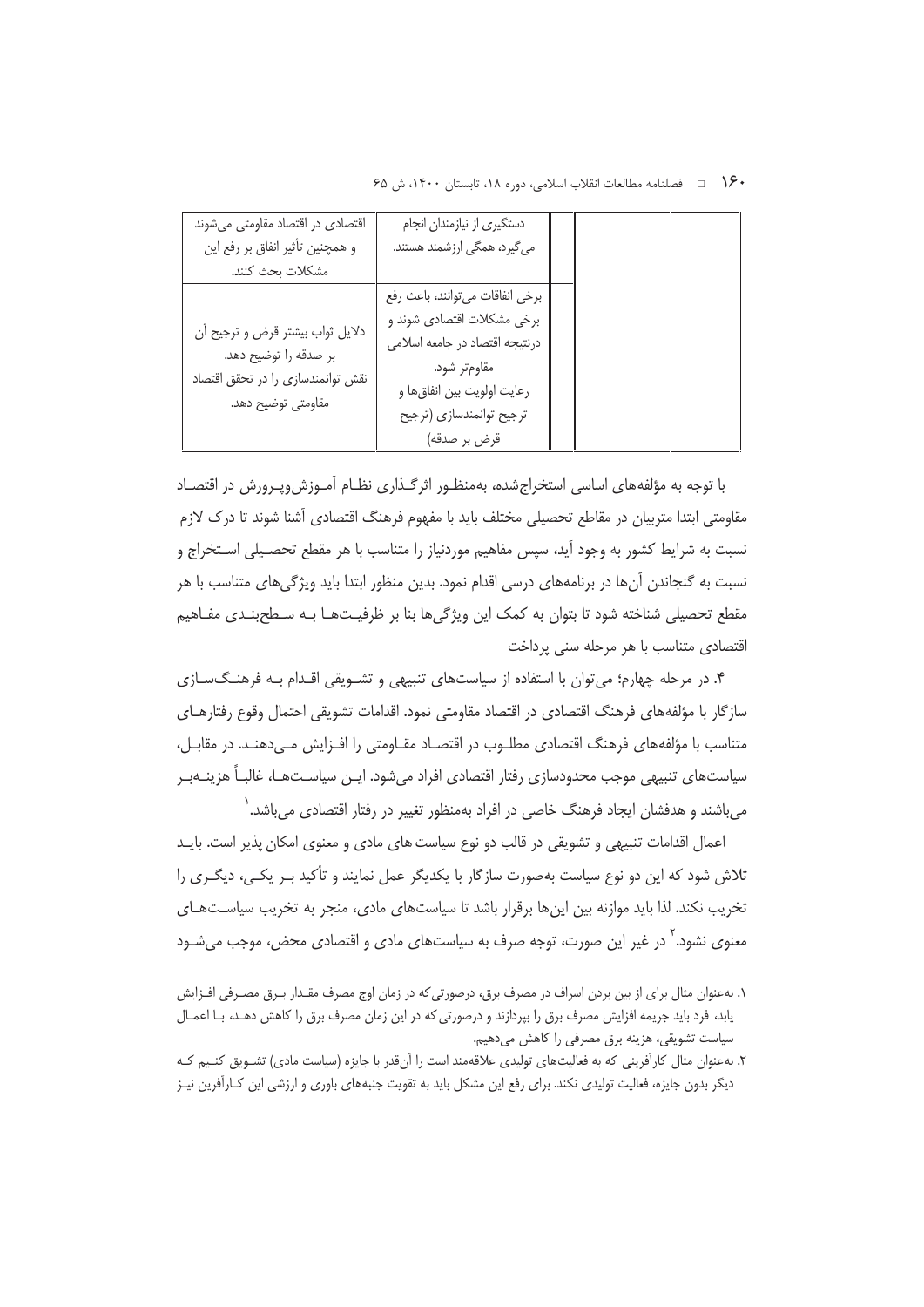فرهنگ اقتصادی افراد جامعه، تنها در صورتی با مؤلفههای فرهنگ اقتصادی مطلوب سـازگار باشـد کـه منافع مادی برای آن ها داشته باشد. در این صورت نگاه افراد فقط نگاه بازاری بوده و در انجـام کارهـای عامالمنفعه که نفع مستقیم مادی برای فرد ندارد، سستی می ورزند. همچنین باید در ایـن سیاسـتهـا بـه تعیین مقدار و میزان آنها و شمول اثرگذاریشان توجه داشت.<sup>\</sup> چه اینکه گاهی برخی سیاستهـا باعـث ایجاد تغییر در برخی افراد نمیشود. ٔ

بدیهی است که این راهبردها در یک فرایند سیستمی هماهنگ و سازگار عمل می نمایند بـه گونـهای که بعد از تدوین متون درسی، سازمان یا معاونتی که متکفل امر فرهنگ سازی اقتصادی است، اقـدام بـه استفاده از این متون و تهیه درسiامه آموزشی مینماید. همچنین سازمان مزبـور بـا ایجـاد سـازوکارهای تشویقی و تنبیهی تلاش می کند تا مفاهیم مذکور هر چه بیشتر نهادینه شوند.

۵ـ۳. مکاننسم سنستمی اثر گذاری مؤلفههای فرهنگ اقتصادی مطلوب در اقتصاد مقاومتی همان طور که قبلاً گفته شد، هر سیستم از دادهها، فرایند و ستادهها تشکیل شـده اسـت. لازمـه توانمنـدی هـر ساختار سیستمی در بازدهی بالای خروجی آن سیستم مطابق باهدفهای از قبل مشخص شده، میباشد. زمـانی سیستم فرهنگ اقتصادی کارآمد تلقی می شود که قادر باشد بر محــور یــی ریــزی راهبردهــای فرهنــگ<code>ســازی</code> اقتصادی، منجر به افزایش درجه مقاومت اقتصادی کشور و کاهش آسیبیذیری های اقتصادی شود.

با حاکمیت مؤلفههای فرهنگ اقتصادی مطلوب در اقتصاد مقاومتی، از یکسو افراد جامعه بهدلیـل نهـی از تنبلي و بيكاري، ممنوعيت راكد نگهداشتن سرمايه و عبادت دانسته شــدن فعاليـت توليـدي، بــهدنبـال افــزايش فعالیت تولیدی می باشند. از سوی دیگر در فرایند تولید منافع جامعه در نظر گرفته شده و افراد جامعه چون خـود را در شرایط جنگ تمامعیار اقتصادی می بینند و برایشان استقلال اقتصـادی کشـور مهـم اسـت، فعالیـتهـای تولیدی خود را با توجه به افزایش تولید داخلی تنظیم می کنند؛ در نتیجه رشد اقتصادی افــزایش مــیLیابـد. ایــن رشد چون درون;است و در داخل کشور اتفاق افتاد است رشدی با ثبات و یویا می باشد.

با فعالیت اقتصادی، افراد جامعه کسب درآمد می کنند، بخشی از این درآمـد یـا باتوجـه بـه حاکمیـت ارزش های اسلامی و حرمت اسراف و اقتار و تأکید بر مصـرف کـالای داخلـی، در چـارچوب حـد کفـاف

يرداخت، تا در صورت فقدان جايزه نيز با انگيزه دروني اقدام به فعاليت توليدي كند.

۱. بهعنوان مثال، گاهی میزان جرایم رانندگی، تنها بر رفتار طبقه متوسط اثرگذار ولی برای ثروتمندان بی¤أثیر است.

۲. به عنوان مثال تعریف جایزه اقتصاد مقاومتی برای نفرات اول می تواند تنها اقویا را برای رقابت بیشــتر تشــویق کنــد ولــی برای ضعفا اثری ندارد.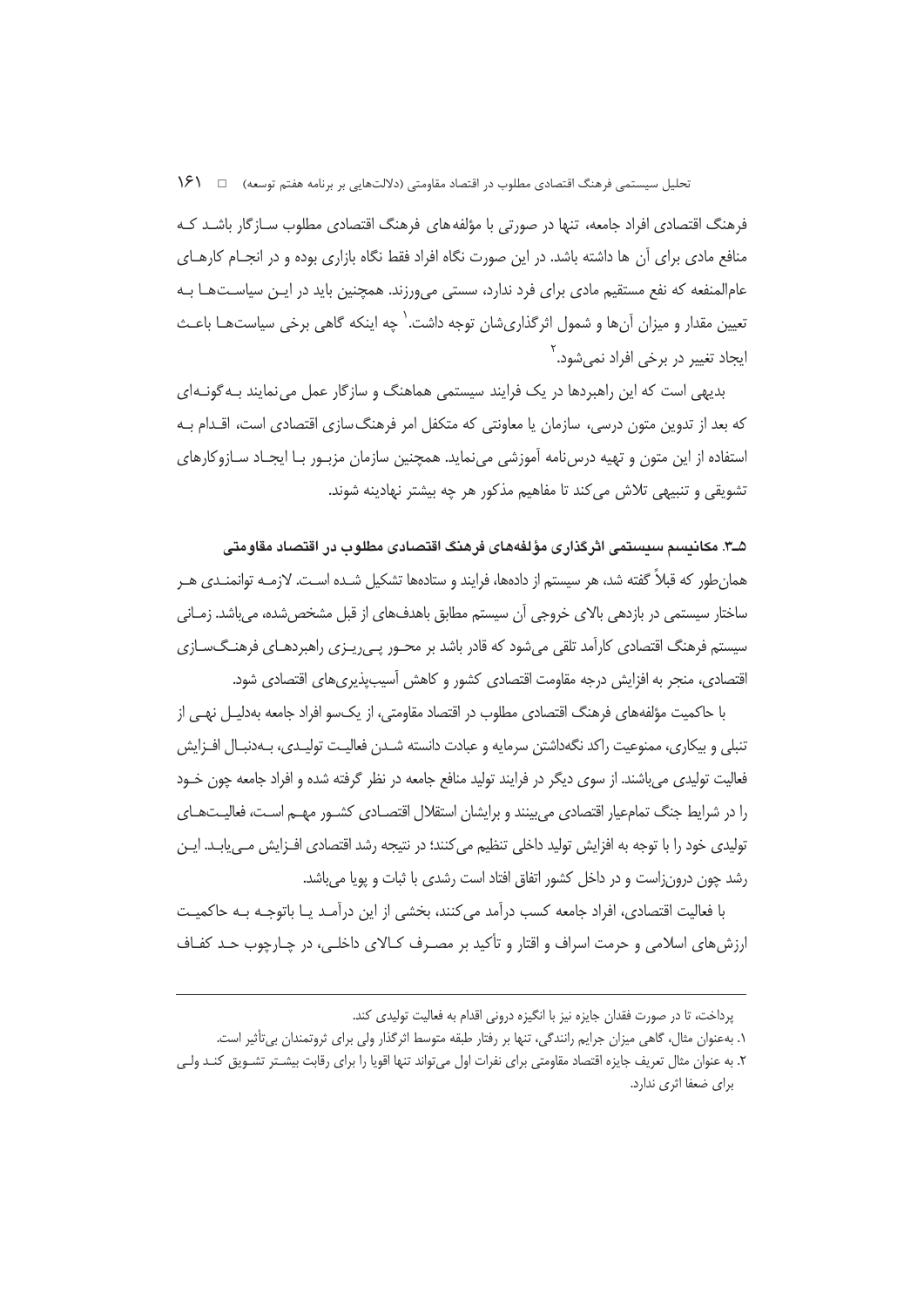1 ⁄7 فصلنامه مطالعات انقلاب اسلامي، دوره ١٨، تابستان ١۴٠٠، ش ۶۵

مصرف می شود. مازاد بر حد کفاف یا سرمایه گذاری و یا سراغ انفاق و تکافل اجتماعی می رود. در هـر دو صورت رشد اقتصادی افزایش می،یابد. تکافل اجتماعی نیز به بعد توانمندسازی فقـرا و نیازمنـدان کمـک نموده و باعث وارد شدن آنها در چرخه فعالیتهای اقتصادی می شود. در نتیجه رشد اقتصادی همـراه بـا عدالت همزمان افزایش م<u>ی ی</u>ابد.

تفكيك سرمايه گذاري از انفاقات (تكافل اجتماعي) و جهتدهي انفاقات بهسمت توانمنـدسـازي، ايـن پیام را دارد که در این فرهنگ هیچ تعارضی بین رشد، عدالت و افزایش مقاومت اقتصادی وجـود نـدارد و این متغیرها بهصورت تصاعدی همافزا می باشـند و منجـر بـه حاکمیـت ارزش هـای اسـلامی در جامعـه می شوند. سرمایه گذاری بیشتر، منجر به درآمد بیشتر و درآمد بیشتر، دوباره منجر به مصرف در حد کفـاف یا انفاق و یا سرمایه گذاری می شود. در هر سه صورت رشد اقتصادی همافزا با عدالت و مقاومت اقتصادی منجر به حاکمیت ارزش های اسلامی در جامعه می شود.

شکل ۲ همافزایی رشد، عدالت و مقاومت اقتصادی همراه با معنویت در پرتو حاکمیت مؤلفههای فرهنگ اقتصادی در اقتصاد مقاومتی



ترويج مؤلفههاي فرهنگ اقتصادي مطلوب در اقتصاد مقاومتي، همچنين باعث كاهش توليد كالاهاي تجملاتی و واردات کالاهای غیرضروری در جامعه میشود؛ چراکه به علـت نهــ ، از اسـراف و تأکیـد بـر مصرف در حد کفاف، درآمد مازاد به اقشار کم،درآمد جامعه منتقل مـیشـود. لـذا تقاضــا بــرای کالاهــای تجملاتی و واردات کالاهای غیرضروری در جامعه کاهش می یابد.

برخي شواهد تاريخي چه در صدر اسلام و چه در دوره کنوني نشان مي دهد که شکل گيري و تقويت مؤلفههای فرهنگ اقتصادی مطلوب در اقتصاد مقاومتی باعث شده رشد اقتصادی نهتنها همراه با عـدالت اقتصادی باشد؛ بلکه رشدی پایدار و غیرشکننده باشد. چنین فرهنگی اقتصاد را در مسیر اصلی خـود قـرار داده و باعث میشود که علاوه بـر تحقـق اهـداف اقتصـادی، پیشـرفت اقتصـادی در خـدمت حاکمیـت ارزش های اسلامی نیز قرار بگیرد.

تجربه مشارکت مردم ایران در جنگ تحمیلی و همچنین مشارکت مردمی که کمک به آسیبدیدگان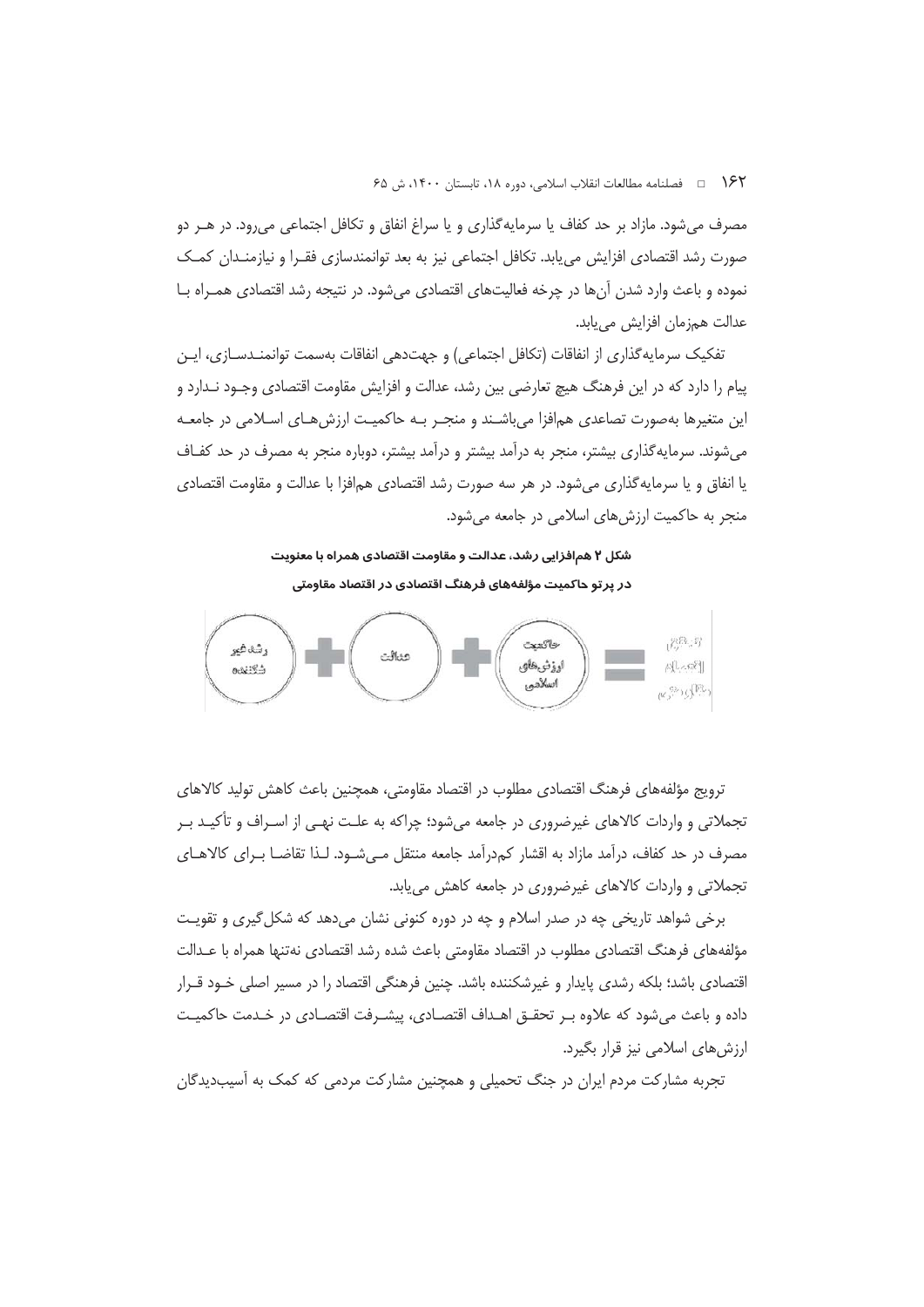حوادث طبیعی همچون سیل و زلزله بیانگر کارایی چنین فرهنگی در دسـتیابی بـه اهـداف مزبـور اسـت. نهادهایی همچون جهاد سازندگی و بسیج نقش مؤثری در تقویت مؤلفههای فرهنگ اقتصادی مطلوب در اقتصاد مقاومتی، در کشور داشتهاند. نمونه اخیر اثرگذاری ایـن فرهنـگ در کـاهش مشـکلات اقتصـادی کشور را می توان در حرکتهای مردمی در مواجهه با بحران کرونا دانست.

۵ـ۴. تحليل بر نامه ششم توسعه از منظر فرهنگ اقتصادی: دلالتهایی بر بر نامه هفتم توسعه آنچه با بررسی محتوای قانون برنامه ششم توسعه کشور به دست میآید، نشـاندهنـده دو جهـتگيـری متفاوت در موضوع فرهنگ اقتصادی است. جهت گیری اول کـه مـی تـوان آن را فعـال سـاختن اقتصـاد فرهنگ نام گذاری کرد بهدنبال استفاده از ظرفیتهای درآمدزای این حوزه (ورزش، گردشگری و آموزش) برای اقتصاد ملی است. جهت گیری دوم سیاست حمایت از فرهنگ است و تلاش می کند با کمـک&ـای عمدتاً مالی و حقوقی از حوزههای فرهنگی، برای تـداوم حیـات، از آنهـا حمایـت کنـد. حـوزه فرهنـگ اقتصادی نیز ذیل این جهت گیری تعریفشده است.

قانون برنامه ششم توسعه در حوزه فرهنگ بهصورت مشخصی تکمیل کننده سیاست فعـال سـاختن اقتصاد فرهنگ از طریق دو سازوکار اصلی واگذاری و حمایت از حقوق مالکیـت فرهنگـی اسـت (قــانون برنامه ششم توسعه، ۱۳۹۶: بخش هفدهم ماده ۹۲). هرچنـد در ابتـدای ایـن مـاده بـهصـورت گـذرا بـر مقاومسازی فرهنگی و اجرای سند مهندسی فرهنگی کشور اشارهشده است ولی در ادامـه تمـام بنــدهایی که بیان میشوند، نشاندهنده عدم توجه برنامهریزان به فرهنگسازی اقتصادی و توجه بیشتر به اقتصـاد فرهنگ و رفع موانع کسب درآمد از این طریق می باشد. محورهای مطرح در این ماده، نشان می دهند که مسئله اقتصاد فرهنگ و تکمیل فراًیند واگذاری در حوزه فرهنگ به بخش غیردولتی مهــمتـرین دغدغــه دولت در بخش فرهنگ در قانون برنامه ششم توسعه است. بنابراین مبنای پایهای در مباحث فرهنگی در این برنامه اقتصاد فرهنگ است و دولت بر مبنای هزینه \_ فایده بـهدنبـال رفـع موانـع بـازار محصـولات فرهنگی است؛ بدون اینکه برنامه یا الگوی قابل توجهی نسبت به ارزش ها و باورهای تولیدی توسـط ایـن محصولات، داشته باشد. این برنامه برخلاف تأکید سند مهندسی فرهنگی کشــور بــر فرهنـگ اقتصــادی (سند مهندسی فرهنگی کشور، ۱۳۹۳: ۲۹، ۴۲، ۴۶، ۸۵، ۸۶، ۱۱۳) توجه ویژهای به ایـن امـر اختصـاص نداده است. هرچند خود سند مهندسی فرهنگی کشور نیز (۱۲/۱۲/۲۵) قبل از ابلاغ سیاستهای کلـی اقتصاد مقاومتی (۱۲۹۲/۱۱/۲۹) مصوب شده است و در آن به اقتصاد مقاومتی و فرهنگ سازی اقتصـادی ساز گار با آن توجه نشده است.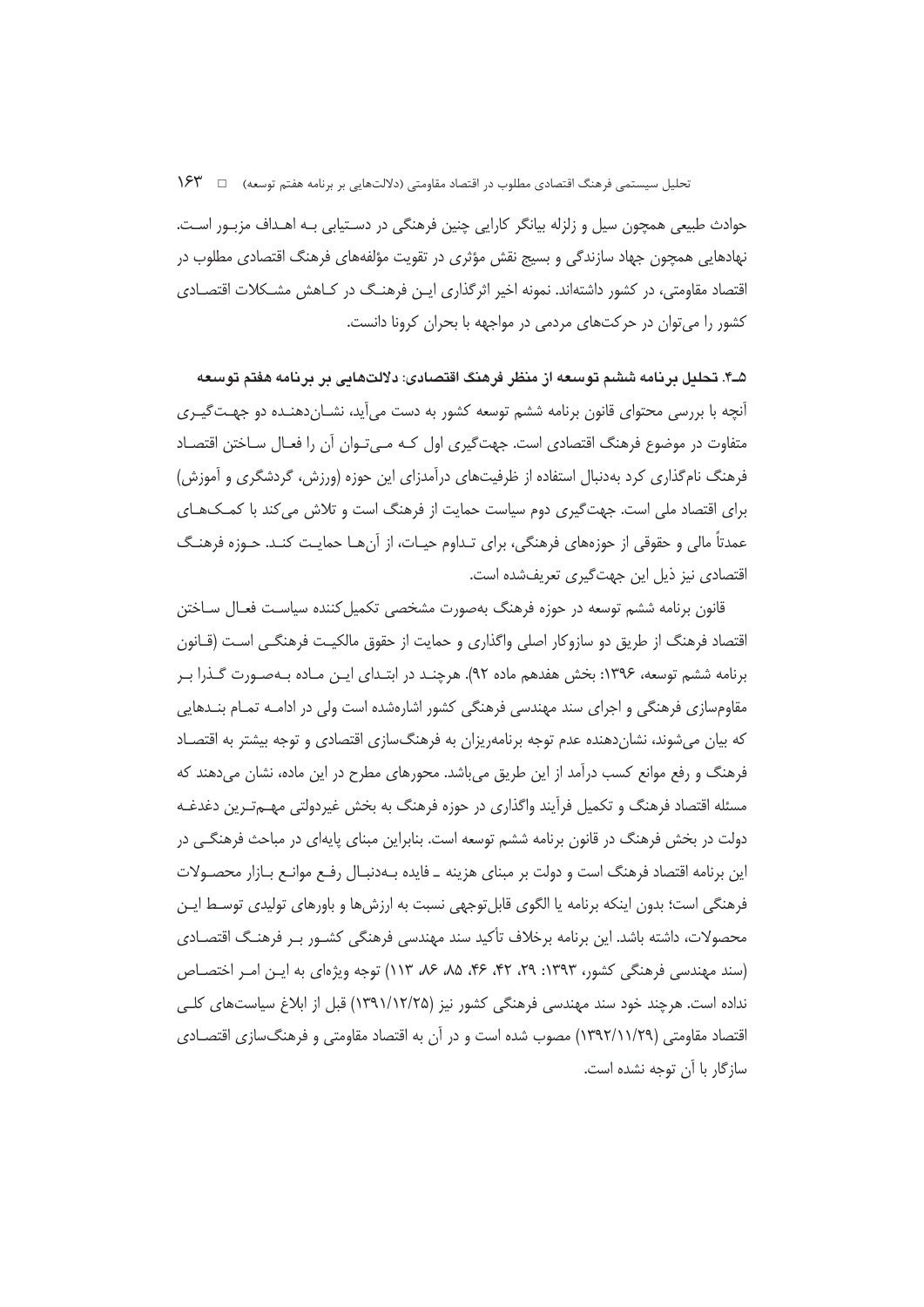۱۶۴ = فصلنامه مطالعات انقلاب اسلامی، دوره ۱۸، تابستان ۱۴۰۰، ش ۶۵

همچنین فقدان رویکرد سیستمی به مسئله فرهنگ اقتصادی، موجـب شـده کـه عمـده راهبردهـای لایحه از سنخ سیاستهای پولی و مالی باشد و جایی برای راهبردهای فرهنگسازی اقتصادی بـه چشــم نخورد. این در حالی است که هماینک حتی اقتصادهای پیش٫رویی همانند اقتصاد آمریکا به ضرورت تعلیم و تربیت اقتصادی پی برده و بیش از ۶۶ سال است که بـه برنامـهریـزی دقیـق جهـت تقویـت فرهنـگ اقتصادی مردم خود مبادرت ورزیدهاند (ر. ک: طغیانی و زاهدی وفا، ۱۳۹۱) اهمیت راهبردهـای فرهنـگ اقتصادی بهخصوص با توجه به اهمیت مقوله فرهنگ اقتصادی در اقتصاد مقـاومتی دوچنـدان مـیشـود. جای خالی توجه به مقوله فرهنگسازی اقتصاد مقاومتی در برنامه به چشم می خــورد؛ بــهعنــوان مثــال در بخش راهبرد آموزشی، وظایفی که این برنامه بر عهده صداوسـیما گذاشـته اسـت عبـارت|نـد از: تـرویج فرهنگ ایثار و شهادت (قانون برنامه ششم توسعه، بند پ ماده ۸۶)، تسهیل واگذاری مجوزهای فرهنگی، نحوه تقسیم درآمدهای تبلیغاتی ناشی از یخش مسابقات تلویزیونی (همان، بند ب ماده ۹۲)، بسترسـازی بـرای حضور بين|لمللي در عرصههاي فرهنگي، هنري (همان، بند چ ماده ٩٢) ترويج ازدواج، ضد ارزش بـودن طــلاق و آسیبهای اجتماعی آن برای زوجها و فرزندان، فرهنگ افزایش پایبندی زوجها بـه خـانواده و حفـظ حرمـت خانواده را بهعنوان محورهای اصلی سبک زندگی اسلامی \_ایرانی (همـان، بنـد ب مـاده ۱۰۴) و یـا برخـی از وظایفی که بر عهده آموزشeپرورش است، عبارتاند از: اجـرای سـند تحـول بنیـادین آمـوزشeپـرورش (قانون برنامه ششم توسعه، ماده ۳۶)، تهیه نظام رتبهبندی معلمان و استقرار نظـام پرداخـتهـا (همـان)، ارتقای جایگاه آموزش وپرورش به مثابه مهم ترین نهاد تربیت نیـروی انسـانی (همـان)، توسـعه و تسـهیل سفرهای فرهنگی دانش آموزی (همان). همان طور که مشاهده میشـود، در هـیچ یـک از ایـن مـوارد بـه فرهنگ اقتصادی و تأثیر آن بر مقاومسازی اقتصاد اشاره نشده است.

پیشنهاد می شود با توجه به آسیبهای مذکور، مواد زیر به برنامه هفتم توسعه افزوده شوند:

۱. نهادهای فرهنگساز کشور ازجمله آموزش٬وپرورش و رسانه ملی مکلف به برنامهریزی جهت ایجاد و ارتقای شاخص های فرهنگ اقتصادی مقاومتی باشند.

۲. وزارت آموزش وپرورش موظف است برنامه جامع تعلیم و تربیـت عمـومی اقتصـاد مقـاومتی را تـا انتهای سال اول برنامه تدوین و براساس آن کتابهای درسی را بازنگری کند.

۳. رسانه ملی موظف است تا انتهای سال اول اقدام به بازنگری سیاست های مـرتبط بـا تولیـد فـیلم، سریال و تبلیغات بازرگانی سازگار با مؤلفههای فرهنگ اقتصـادی مطلـوب در اقتصـاد مقـاومتی نمایـد و شاخص هایی را بهمنظور تعیین میزان اجرای صحیح این سیاستها مشخص نماید.

۴. مجمـع تشـخیص مصـلحت موظـف اسـت بـا همکـاری شـورای عـالی انقـلاب فرهنگـی ملـی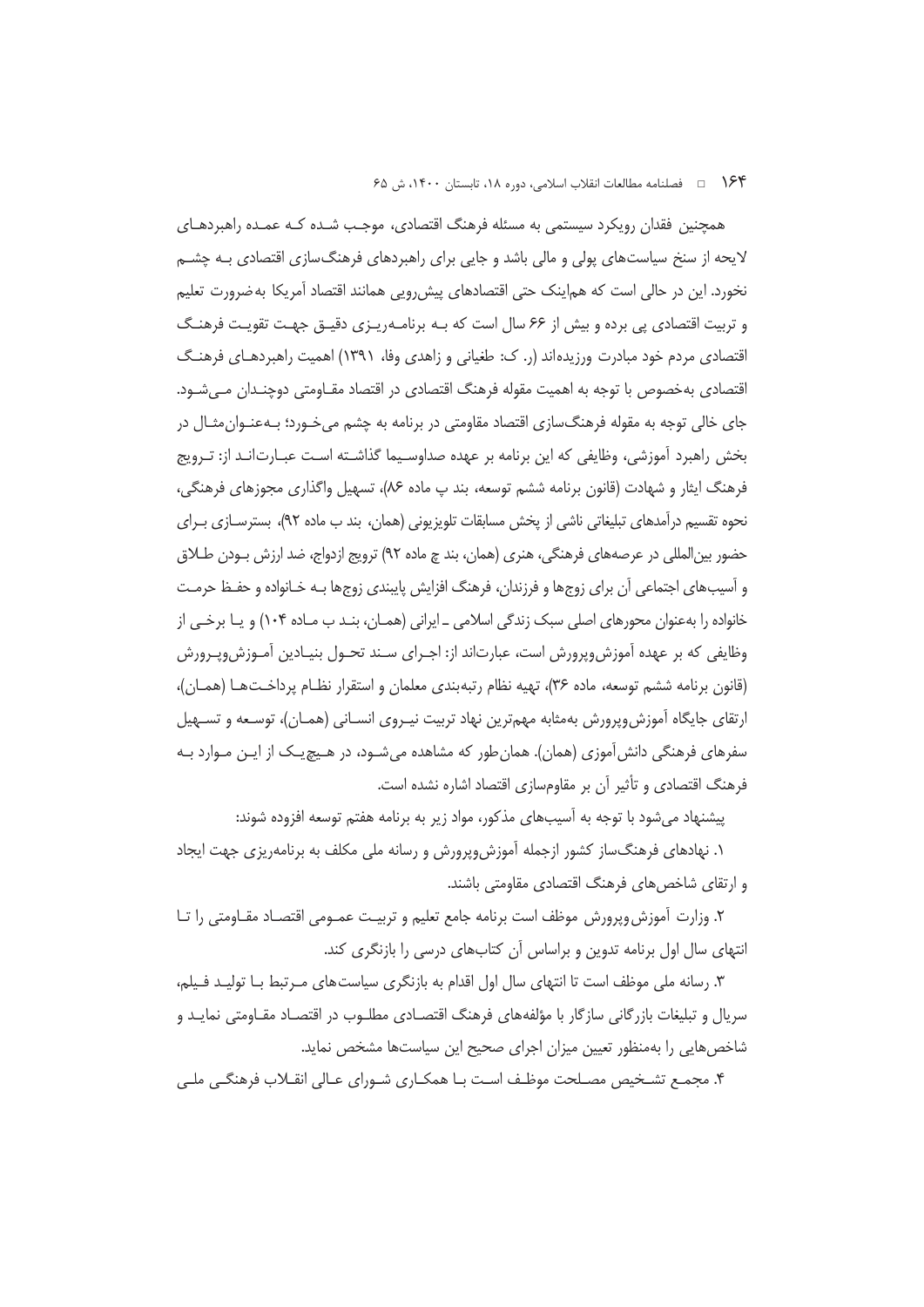تحلیل سیستمی فرهنگ اقتصادی مطلوب در اقتصاد مقاومتی (دلالتهایی بر برنامه هفتم توسعه) = 1 16⁄2

فرهنگ<code>سازی</code> اقتصادی را ظرف مدت یک سال، براساس نظریه سیستمی فرهنگ اقتصـادی مطلـوب در اقتصاد مقاومتی تدوین و به نهادهای مربوطه جهت تدوین اَپیننامههای اجرایی و اجرا ابلاغ نماید.

۵. در طی سال های ۱۴۰۵ ـ ۱۴۰۰ موضوع فرهنگسازی اقتصادی سازگار با اقتصـادی مقـاومتی، در پروژههای مصوب ستاد فرماندهی اقتصاد مقاومتی در بودجهریزی سالانه از اولویت برخوردار باشد.

#### ۶. نتىجە

آسیبها و مشکلات ناشی از شرایط جنگ تمامعیار اقتصادی و همچنین مخاطرات و عدم اطمینان ناشی از تحولات خارج از اختیار مانند بحرانهای مالی، اقتصادی و سیاسی و …، موجـب شـد تـا مقـام معظـم رهبري اقتصاد مقاومتي را بهعنوان الگويي بومي و علمي و برآمده از نظام اقتصادي اسلام مطرح نماينـد. سؤال محوری این مقاله این بود که تحقق اقتصـاد مقـاومتی و فـائق آمـدن بـر آسـیبهـا و مشـکلات اقتصادی، نیازمند چه فرهنگ اقتصادی است؟ یافتههای مقاله نشان میدهد که باید بهصورت سیستمی به مسئله فرهنگ اقتصادی در اقتصاد مقاومتی پرداخته شود. مطابق با رویکرد سیستمی، سیستم فرهنگ اقتصادی در اقتصاد مقاومتی از سه بخش ورودی (مؤلف4هـای فرهنـگ اقتصـادی مطلـوب در اقتصـاد مقاومتی)، فرایند (راهبردهای اجراییسازی مؤلفهها) و خروجی (مکانیسم اثرگذاری مؤلفههـا بـر افــزایش مقاومت اقتصادی) تشکیل شده است. مطـابق بـا ایــن رویکــرد، فرهنــگ اقتصــادی مطلــوب در اقتصــاد مقاومتی دارای مؤلفههایی است که باعث نهادینه شدن هنجارهایی همچون انجـام فعالیـت اقتصـادی در راه خدا و برای خدا، اولویت منافع عمومی بر منافع فردی، عدم پـذیرش سـلطه، سـخت کوشـی در طلـب کسب روزی حلال و طیب با تأکید بر افزایش تولیدات داخلی، مصرف در سطح کفاف با اولویت مصـرف تولیدات داخلی و عدالت در توزیع درآمد با تأکید بر بعد توانمندسازی، می شود. برای فرهنـگ<code>سـازی</code> ایـن مؤلفههای ابتدا باید اقدام به ایجاد سازمانهایی در نهادهای فرهنگساز نمود. سازمان هـایی کـه متکفـل امور اجرایی فرهنگ سازی اقتصادی باشند. سپس اقدام به تهیه متون مرتبط با مؤلفه های فرهنگ اقتصــادی نمود. بعد از تهیه متون، باید اقدام به آموزش این متون نمود. دو نهاد مهم و اثرگذار بر فرهنگ جامعه یعنـی آموزش وپرورش و رسانه ملی، در خلال برنامههای خود باید از این متون استفاده نمایند. در این میان اعمـال سیاستهای تشویقی و تنبیهی بهعنوان ساختار پشتیبان فرهنگسازی اقتصادی استفاده می شود.

این فرهنگ در جنبه کارکردی منجر به همافزایی رشد، عدالت و مقاومت اقتصادی همراه با افـزایش معنویت و ارزش های اسلامی در جامعه می شود. با شکل گیری مؤلفههای فرهنگ اقتصادی، سخت کوشی و پرتلاشی در بخش تولید داخلی تقویت میشود؛ مصرف در حد کفاف مدیریت میشـود؛ و مـازاد درآمـد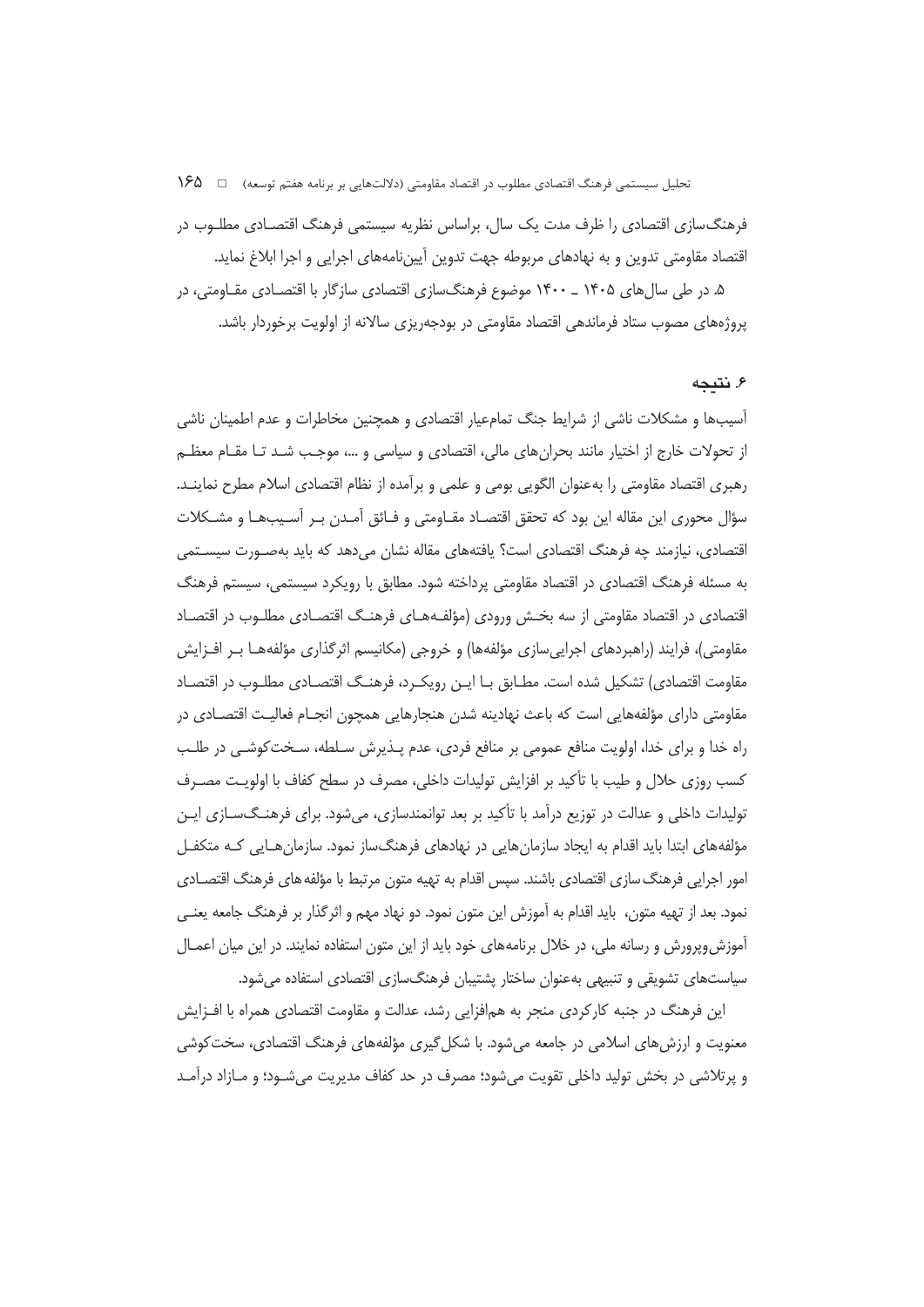۱۶۶ هـ فصلنامه مطالعات انقلاب اسلامي، دوره ۱۸، تابستان ۱۴۰۰، ش ۶۵

افراد برای فقرزدایی و گسترش توانمندسازی و افزایش تولیدات داخلی مصرف میشود. نتیجه شکل گیری چنین فرهنگی افزایش هماهنگ و همافزای رشد اقتصادی همراه با رشد بهرهوری و تقویت درون;ایی، گسترش عدالت و توانمندسازی، افزایش مصرف کالاهـای داخلـی، کـاهش مصـرف کالاهـای خـارجی، كاهش مصارف تجملي و افزايش حاكميت ارزشهاى اسلامى مىباشد.

محتوای قانون برنامه ششم توسعه کشور در حوزه فرهنگ سازی اقتصادی از دو مشکل فقدان رویکرد سیستمی به مسئله فرهنگ سازی اقتصادی و عدم توجه کافی به مسئله فرهنگ اقتصادی رنـج مـی بـرد. سياست برنامهنويسان برنامه ششم توسعه بهصورت مشخصى تكميل كننده سياست فعال سـاختن اقتصـاد فرهنگ از طریق دو سازوکار اصلی واگذاری و حمایت از حقـوق مالکیـت فرهنگـی اسـت و در موضـوع فرهنگ اقتصادی به نقش راهبردهـای فرهنـگسـازی اقتصـادی ماننـد راهبـرد آموزشـی توجـه لازم را نداشتهاند. پیشنهاد می شود با توجه به آسیبهای مذکور، مواد زیر به برنامه هفتم توسعه افزوده شوند:

۱. نهادهای فرهنگساز کشور ازجمله آموزش٬وپرورش و رسانه ملی مکلف به برنامهریزی جهت ایجاد و ارتقای شاخصهای فرهنگ اقتصادی مقاومتی میباشند.

۲. وزارت آموزش وپرورش موظف است برنامه جامع تعليم و تربيـت عمــومي اقتصــاد مقــاومتي را تــا انتهای سال اول برنامه تدوین و براساس آن کتابهای درسی را بازنگری کند.

۳. رسانه ملی موظف است تا انتهای سال اول اقدام به بازنگری سیاستهای مـرتبط بـا تولیـد فـیلم، سریال و تبلیغات بازرگانی سازگار با مؤلفههای فرهنگ اقتصـادی مطلـوب در اقتصـاد مقـاومتی نمایـد و شاخص هایی را بهمنظور تعیین میزان اجرای صحیح این سیاستها مشخص نماید.

۴. مجمع تشخیص مصلحت موظف است با همکـاری شـورای عـالی انقـلاب فرهنگـی سـند ملـی فرهنگسازی اقتصادی را ظرف مدت یک سال، براساس نظریه سیستمی فرهنگ اقتصـادی مطلــوب در اقتصاد مقاومتی تدوین و به نهادهای مربوطه جهت تدوین اَپیننامههای اجرایی و اجرا ابلاغ نماید.

۵. در طی سال های ۱۴۰۵ ـ ۱۴۰۰ موضوع فرهنگسازی اقتصادی سازگار با اقتصـادی مقـاومتی، در پروژههای مصوب ستاد فرماندهی اقتصاد مقاومتی در بودجهریزی سالانه از اولویت برخوردار باشد.

#### ٧. منابع و مآخذ

#### قو آن سمويه.

*نهج|لبلاغه*، ١٣٧٩، ترجمه محمد دشتي، قم، اميرالمؤمنين على ﷺ.

١. ابن|بيجمهور، محمد بن زين|لدين، ١٤٠٥ ق، *عوالي اللئالي العزيز في الاحاديث الدينيه*، مقدمه شهابالدين نجفي مرعشي، تصحيح مجتبي عراقي، قم، مجتب العراقي.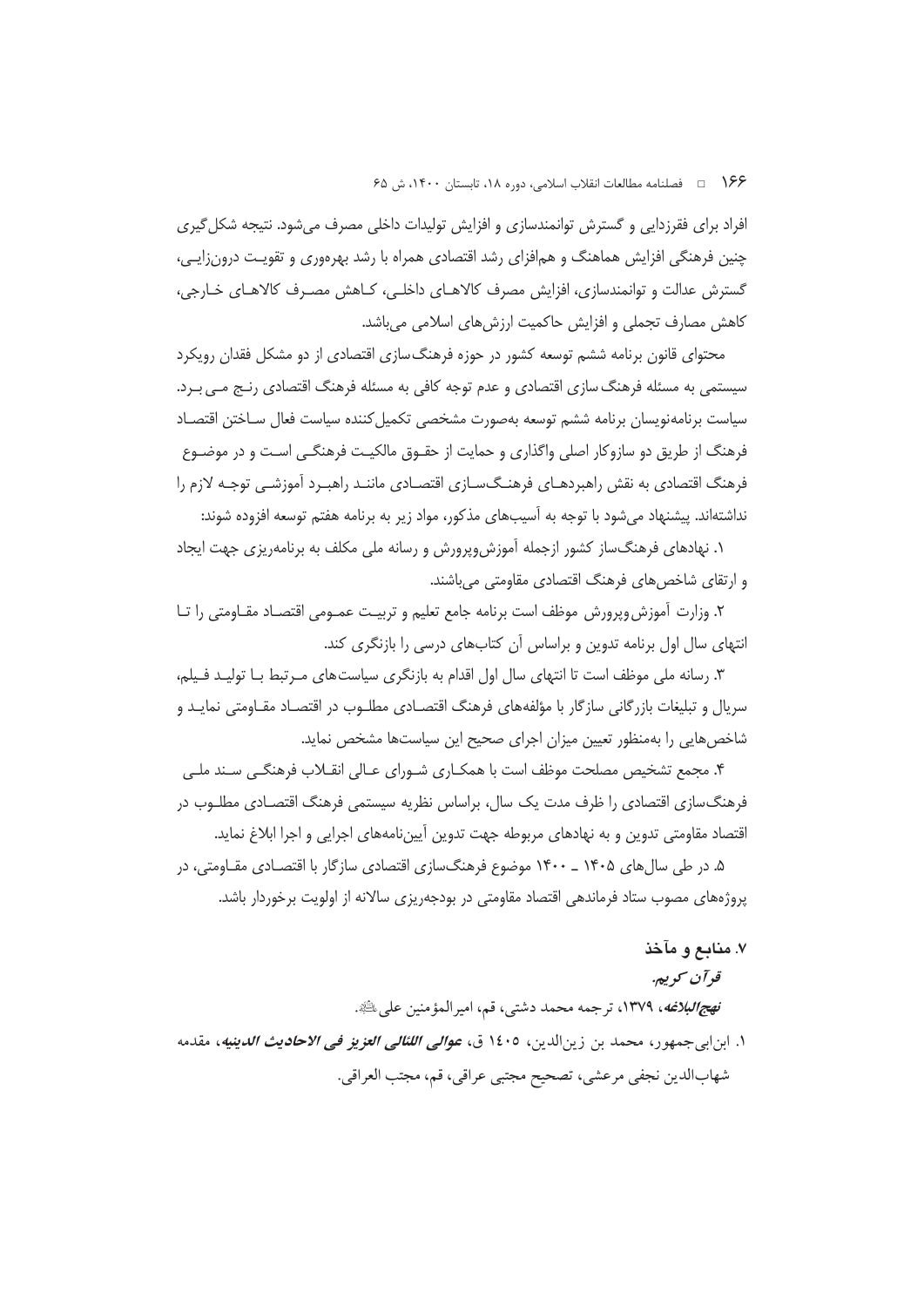- ۲. ابن اثیر جز ری، علی بن محمد، ۱٤۰۹ ق، *اسد الغابه فی معرفة الصحابه*، بیروت، دار الفكر . ٣. ابن شعبه حراني، حسن بن علي، ١٣٦٣، تح*ف العقول عن آلالوسول*، قم، جامعه مدرسين. ٤. بختیاریان، مریم، ١٣٩٧، *نظریه سیستمهای اجتماعی (مطالعه عملکود سیستم هنو از منظو نیکلاس* **/ومان)**، تهران، هرمس. ۵. برنامه ششم توسعه جمهوری اسلامی ایران، ۱۳۹٦. ٦. بنیانیان، حسن، ١٣٩٥، «الزامات فرهنگی اقتصاد مقاومتی»، *راهبود توسعه*، ش ١٢، ص ١٣١ ـ ١٠٥. ۷. بیانات رهبری. ۸ توکلی، محمدجواد، ۱۳۹٤، «چیستی و کارکرد مبانی فلسفی اقتصاد»، م*عرفت اقتصاد اسلامی*، ش ۱۳، ص ۱۰۷ ـ ۷۷. ۹. توکلی، محمدجواد، ۱۳۹٥، «نقد لایحه برنامه ششم توسعه ازمنظر اقتصاد مقاومتی»، هم*ایش برنامه* ششم توسعه از دیدگاه اقتصاد اسلامی. ۱۰. جوادینژاد، فریبا؛ مهرداد نوابخش و علیرضا کلدی، ۱۳۹۵، «مطالعه سیاستها و الزامات فرهنگم <sub>،</sub> تحقق اقتصاد مقاومتی در ایران»، *پژوهشهای انقلاب اسلامی*، ش ۱۷، ۹۲ ـ ۷۳. ۱۱.چاونس، برنارد، ۱۳۹۰، *اقتصاد نهادی*، ترجمه محمود متوسل<sub>ی</sub>، علی نیکونسبتی و زهرا فرضی(اده، تھ ان، دانشگاه تھ ان. ۱۲. حر عاملي، محمد بن حسن، ۱٤۱٦ ق، *وسائل الشيعه*، بيروت، دار الفكر . ۱۳. حسینی، سید عبدالرضا؛ عطاالله رفیعی آتانی و سید محمدحسین حسینی، ۱۳۹۳، «بررسی جایگاه فرهنگ در اقتصاد مقاومتی»، *پاسداری فرهنگی انقلاب اسلامی، ش ۱۰، ص ۱٤*۲ ـ ۱۲۱. ۱٤. حسینی، سیده صدیقه، ۱۳۹۱، *نقش رسانه در ارتقای تولید ملی و توسعه یافتگی*، قم، مرکز پژوهش های اسلامی صدا و سیما. ١٥. حميري، عبدالله بن جعفر، ١٤١٣ ق، *قوب الإسناد*، قم، مؤسسة آلالبيتﷺ. ۱۲. رفیع پور، فرامرز، ۱۳۷۸، *آنومی یا آشفتگی اجتماعی*، تهران، سروش. ۱۷.رنجبری، بهزاد و رسام مشرفی، ۱۳۸۲، «تفکر سیستمی و سیستمهای متفکر»، *ماهنامه تدبی*ر، ش .0۳ -  $2V$  -  $6V$ ۱۸.سند مهندسی فرهنگی، ۱۳۹۱، تهران، شورای عالی انقلاب فرهنگی.
	- ۱۹. صدر، سید محمدباقر، ۱۳۷۵، *اقتصادنا*، قم، دفتر تبلیغات اسلامی.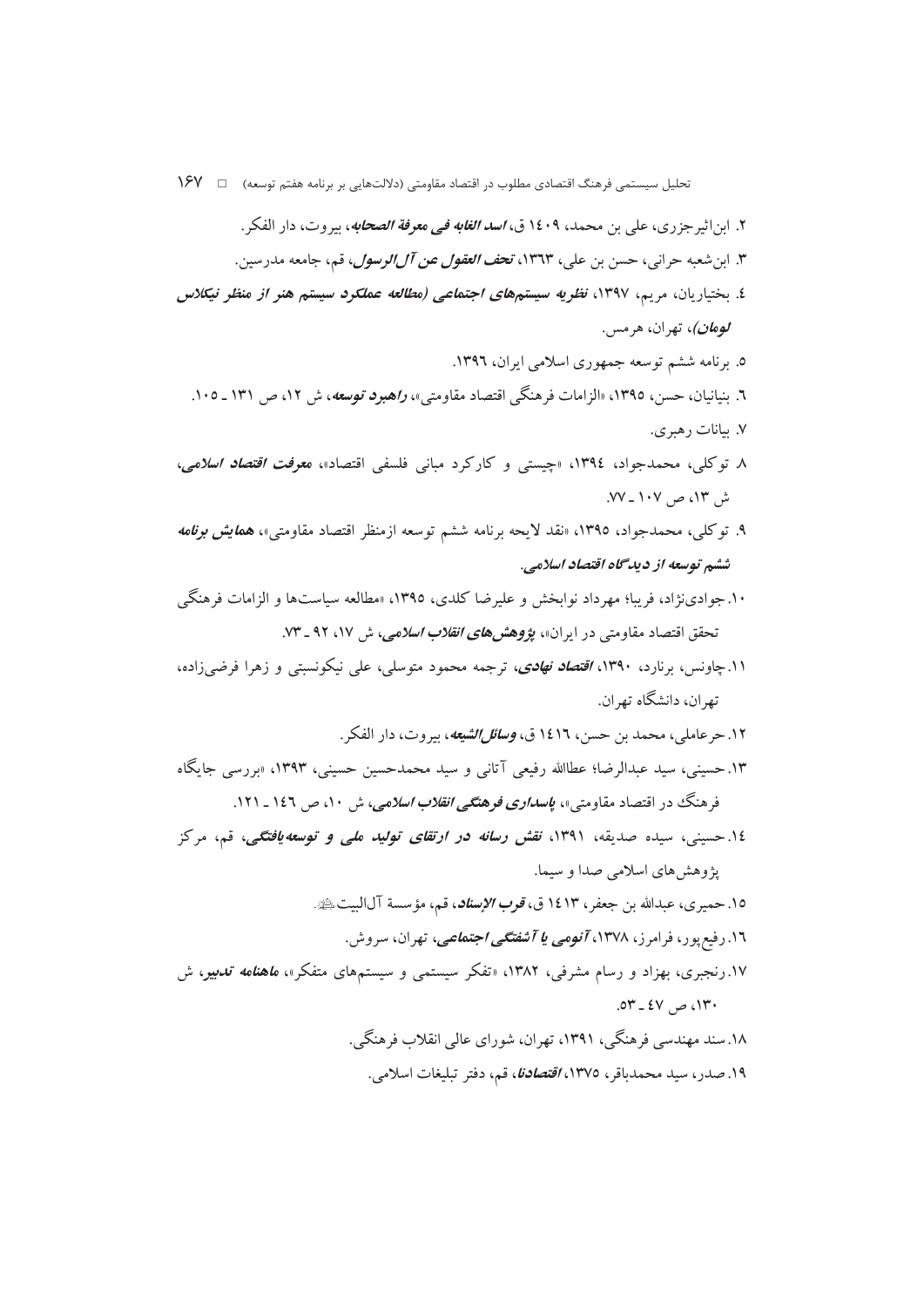۱۶۸ = فصلنامه مطالعات انقلاب اسلامی، دوره ۱۸، تابستان ۱۴۰۰، ش ۶۵

۲۰. صدوق، محمد بن علي، ۱۳۷۲، *الأمالي،* تهران، كتابچي. ٢١. صدوق، محمد بن علي، ١٣٨٥ ق، *علل الشرائع،* نجف، مكتبة الحيدر به. ۲۲. صدوق، محمد بن علي، ۱٤۱۳ ق، *من لايحضوه الفقيه*، قم، جامعة مدرسين. ۲۳. طباطبائی، سید محمدحسین، ۱۶۱۷ ق، *المیزان*، بیروت، اعلمی. ٢٤. طبر سي، فضل بن الحسن، ١٣٩٥ ق، مجم*ع البيان*، تهران، مكتبة الاسلاميه. ۲۵.طغیانی، مهدی و محمدهادی زاهدی وفا، ۱۳۹۱، «امکان بهرهگیری از آثار تمدن اسلامی در

طراحی و تدوین الگوی اسلامی ـایرانی فرهنگ اقتصادی»، م*عوفت اقتصادی*، ش ۲، ۷۲ ـ ٥٥. ۲٦. فرشاد، مهدی، ۱۳٦۲، ت*گرش سیستمی،* تهران، امیر کبیر. ٢٧. كليني، محمد بن يعقوب، ١٤٠٧ ق، كلفي، تهران، دار الكتب الاسلاميه. ٢٨. مجلسي، محمدباقر، ١٤٠٣ ق، مجارالانوار، بيروت، دار احياء التراث العربي. ۲۹.محمدی، داوود؛ مجید رمضان و محمدرضا ابراهیمی، ۱۳۸۹، تجزی*ه و تحلیل سیستمها (تفک*ر

سيستمي) با رويكرد تصميم گيري و حل مسائل سازماني، تهران، ققنوس. ۳۰. مرکز آمار ایران، ۱۳۹۶، *نتایج آمارگیری از فرهنگ رفتاری خانوار.* ٣١. مصطفوي، حسن، ١٤٠٢ ق، *التحقيق في كلمات القرآن*، تهران، مركز الكتاب للترجمه و النشر. ۳۲. مکارمشیرازی، ناصر و جمعی از نویسندگان، ۱۳۶٤، تفسیر *نمونه*، تهران، دار الکتب الاسلامیه. ۳۳. نظر یو ر، محمدتقی، ۱۳۹۰، «گستره اثر گذاری فرهنگ اسلامی بر توسعه اقتصادی»، *اقتصاد اسلامی*، ش ۳۸ ص ۲۰۰ ـ ۱۷۵.

٣٤. نوري، محمد تقي، ١٤٠٨ ق، م**س***تدرک الوسائل و مستنبط المسائل***، ق**م، مؤسسه آل|لبيتﷺ. ۳۵.نوید ادهم، مهدی، ۱۳۹٤، تبیین نقش آموزش و پرورش در مهندسی فرهنگی کشور، تهران، دسرخانه شورای عالی انقلاب فرهنگی.

٣٦. يونسكو، اوژن، ١٣٧٥، «در چالش توسعه، *نامه يۋوهش،* ترجمه محمد فاضلي»، پيش شماره ١، ص  $121 - 107$ 

۳۷. بو نگ، الک. د، ۱۳۹۰، فرهنگ و اقتصاد در باب ارزش ها، علم اقتصاد و کسب و کار بین المللی، تهران، ققنو س.

38. Berge, Peter L, 2013, Our economic culture, in pfadenhauer, Michaela & Berge, Peter L, The New Sociology of Knowledge: The Life and Work of Peter L. Berger, Transaction Publishers, New Brunseick. (U. S. A) and London. (U. K).